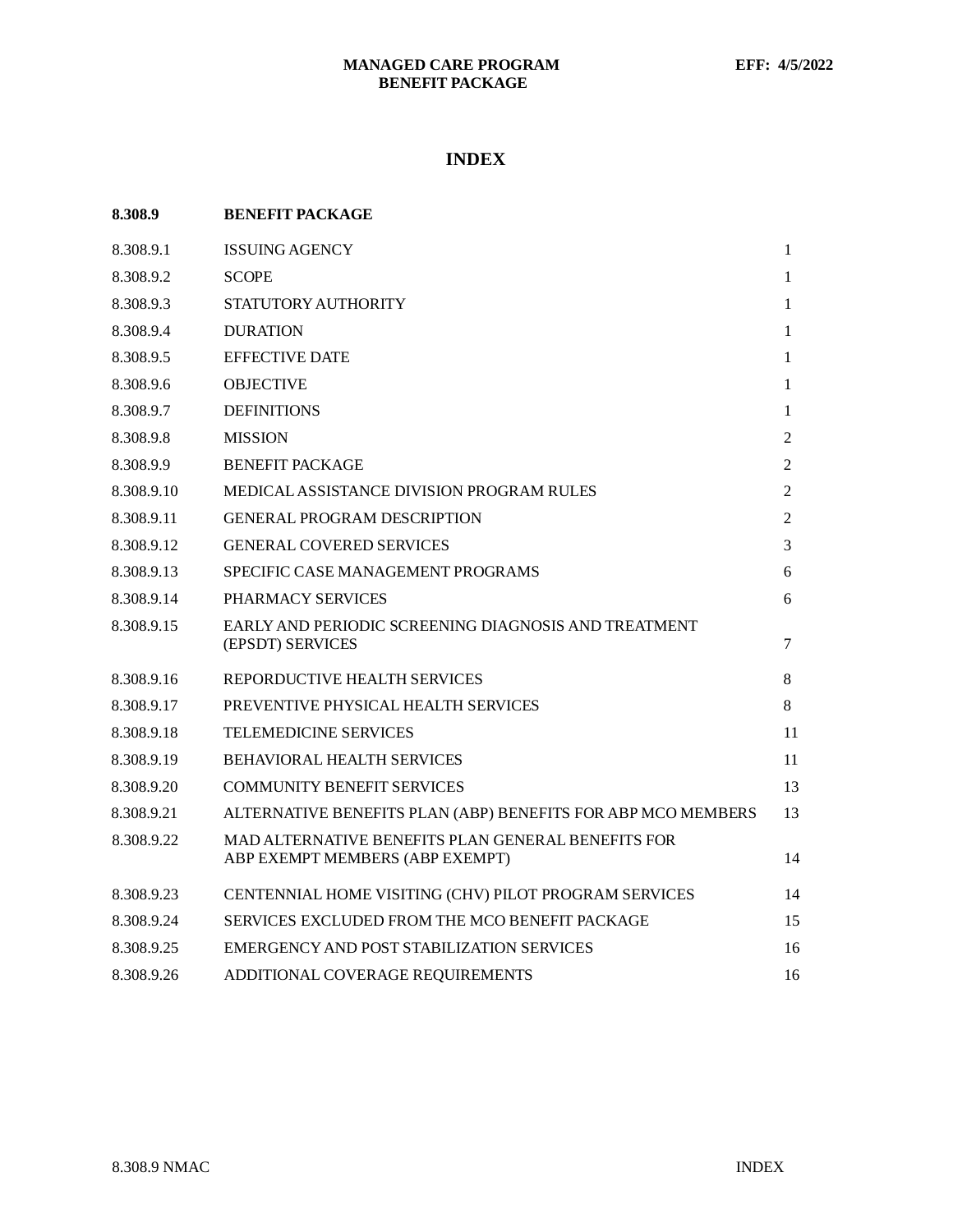## **TITLE 8 SOCIAL SERVICES CHAPTER 308 MANAGED CARE PROGRAM BENEFIT PACKAGE**

<span id="page-1-0"></span>**8.308.9.1 ISSUING AGENCY:** New Mexico Human Services Department (HSD). [8.308.9.1 NMAC - Rp, 8.308.9.1 NMAC, 5/1/2018]

<span id="page-1-1"></span>**8.308.9.2 SCOPE:** This rule applies to the general public. [8.308.9.2 NMAC - Rp, 8.308.9.2 NMAC, 5/1/2018]

<span id="page-1-2"></span>**8.308.9.3 STATUTORY AUTHORITY:** The New Mexico medicaid program and other health care programs are administered pursuant to regulations promulgated by the federal department of health and human services under Title XIX of the Social Security Act as amended or by state statute. See Section 27-1-12 et seq., NMSA 1978.

[8.308.9.3 NMAC - Rp, 8.308.9.3 NMAC, 5/1/2018]

<span id="page-1-3"></span>**8.308.9.4 DURATION:** Permanent. [8.308.9.4 NMAC - Rp, 8.308.9.4 NMAC, 5/1/2018]

<span id="page-1-4"></span>**8.308.9.5 EFFECTIVE DATE:** May 1, 2018, unless a later date is cited at the end of a section. [8.308.9.5 NMAC - Rp, 8.308.9.5 NMAC, 5/1/2018]

<span id="page-1-5"></span>**8.308.9.6 OBJECTIVE:** The objective of this rule is to provide instructions for the service portion of the New Mexico medical assistance division programs. [8.308.9.6 NMAC - Rp, 8.308.9.6 NMAC, 5/1/2018]

## <span id="page-1-6"></span>**8.308.9.7 DEFINITIONS:**

**A. Alternative benefits plan services with limitations (ABP):** The medical assistance division (MAD) category of eligibility "other adults" has an alternative benefit plan (ABP). The HSD contracted managed care organization (MCO) covers ABP specific services for an ABP member. Services are made available through MAD under a benefit plan similar to services provided by commercial insurance plans. ABP benefits include preventive services and treatment services. An ABP member has limitations on specific benefits; and does not have all MCO medicaid benefits available. All early and periodic screening, diagnosis and treatment (EPSDT) program services are available to an ABP member under 21 years. ABP services for an ABP member under the age of 21 years are not subject to the duration, frequency, and annual or lifetime benefit limitations that are applied to an ABP eligible recipient 21 years of age and older. A MCO ABP contracted provider and an ABP member have rights and responsibilities as described in Title 8 Chapter 308 NMAC, Social Services.

**B. Alternative benefits plan general benefits for ABP exempt member (ABP exempt):** An ABP member who self-declares they have a qualifying condition is evaluated by the MCO's utilization management for determination if they meet the qualifying condition. An ABP exempt member utilizes their benefits described in 8.308.9 NMAC and in 8.308.12 NMAC.

**C. Early childhood home visiting program:** A program that uses home visiting as a primary service delivery strategy and offers services on a voluntary basis to eligible pregnant individuals and their children from birth up to kindergarten entry, according to the program standard.

**D. Evidence-based, early childhood home visiting program:** A home visiting program that is recognized by the U.S. department of health & human services maternal, infant, and early childhood home visiting (MIECHV) project and:

- **(1)** is grounded in relevant, empirically-based best practice and knowledge that:
	- **(a)** is linked to and measures the following outcomes:
		- **(i)** babies that are born healthy;
		- **(ii)** children that are nurtured by their parents and caregivers;
		- **(iii)** children that are physically and mentally healthy;
		- **(iv)** children that are ready for school;
		- **(v)** children and families that are safe; and
		- **(vi)** families that are connected to formal and informal supports in their

communities;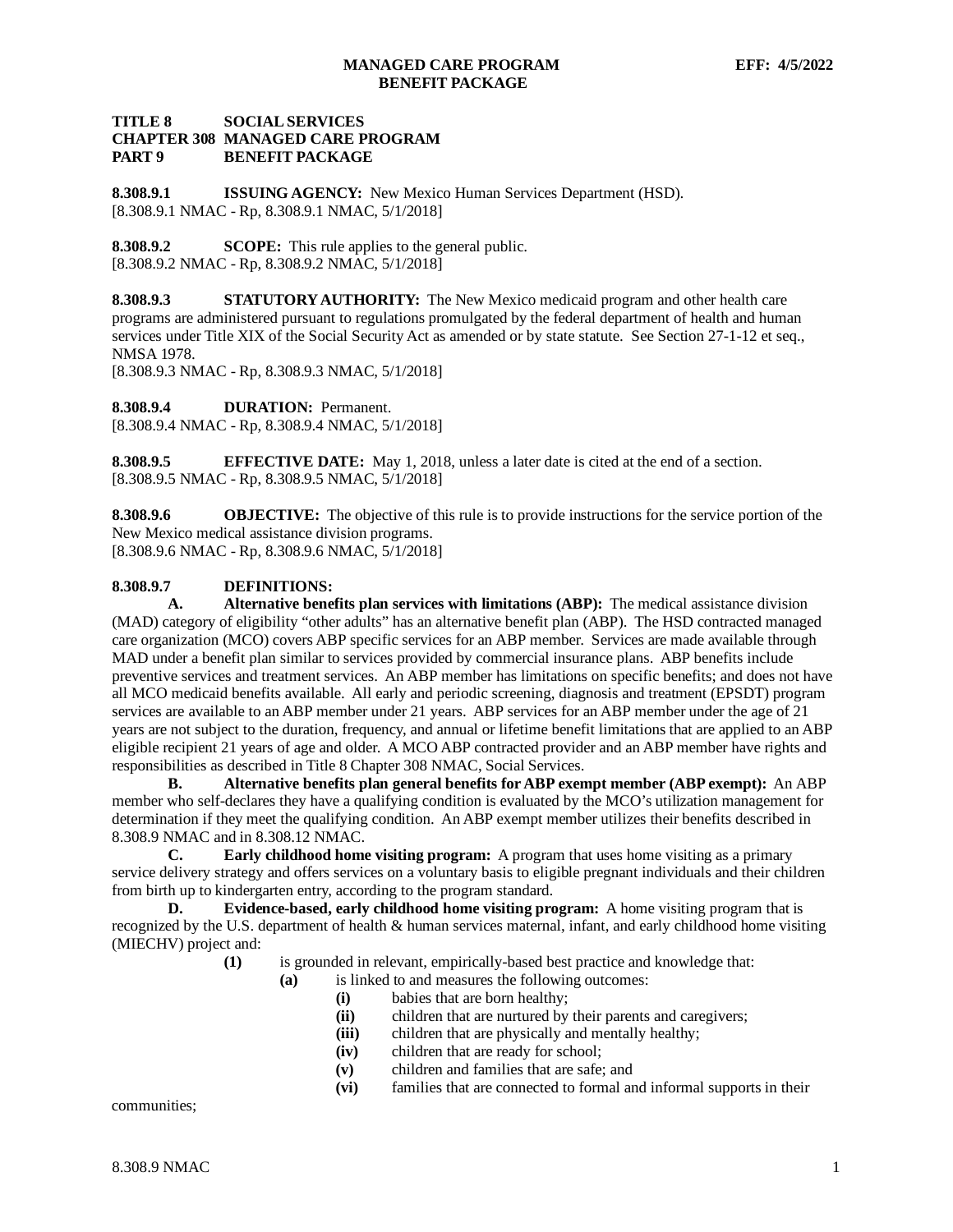**(b)** has comprehensive home visiting standards that ensure high-quality service

delivery and continuous quality improvement; and

**(c)** has demonstrated significant, sustained positive outcomes;

**(2)** follows program standards that specify the purpose, outcomes, duration and frequency of services that constitute the program;

**(3)** follows the curriculum of an evidence-based home visiting model;

**(4)** employs well-trained and competent staff and provides continual professional supervision and development relevant to the specific program and model being delivered;

- **(5)** demonstrates strong links to other community-based services;
- **(6)** operates within an organization that ensures compliance with home visiting standards;
- **(7)** continually evaluates performance to ensure fidelity to the program standards;
- **(8)** collects data on program activities and program outcomes; and
- **(9)** is culturally and linguistically appropriate.

[8.308.9.7 NMAC - Rp, 8.308.9.7 NMAC, 5/1/2018; A, 1/1/2019; A, 4/5/2022]

<span id="page-2-0"></span>**8.308.9.8 MISSION:** To transform lives. Working with our partners, we design and deliver innovative, high quality health and human services that improve the security and promote independence for New Mexicans in their communities.

[8.308.9.8 NMAC - Rp, 8.308.9.8 NMAC, 5/1/2018; A, 4/5/2022]

<span id="page-2-1"></span>**8.308.9.9 BENEFIT PACKAGE:** This part defines the benefit package for which a MCO shall be paid a fixed per-member-per-month capitated payment rate. The MCO shall cover the services specified in 8.308.9 NMAC. The MCO shall not delete a benefit from the MCO benefit package. A MCO is encouraged to offer value added services that are not medicaid covered benefits or in lieu of services or settings. The MCO may utilize providers licensed in accordance with state and federal requirements to deliver services. The MCO shall provide and coordinate comprehensive and integrated health care benefits to each member enrolled in managed care and shall cover the physical health, behavioral health and long-term care services per this section, its contract, and as directed by HSD. If the MCO is unable to provide covered services to a particular member using one of its contracted providers, the MCO shall adequately and timely cover these services for that member using a noncontract provider for as long as the member's MCO provider network is unable to provide the service. At such time that the required services become available within the MCO's network and the member can be safely transferred, the MCO may transfer the member to an appropriate contract provider according to a transition of care plan developed specifically for the member; see 8.308.11 NMAC.

[8.308.9.9 NMAC - Rp, 8.308.9.9 NMAC, 5/1/2018]

<span id="page-2-2"></span>**8.308.9.10 MEDICAL ASSISTANCE DIVISION PROGRAM RULES:** New Mexico administrative code (NMAC) rules and related documents contain a detailed description of the services covered by MAD, the limitations and exclusions to covered services, and non-covered services. The NMAC rules are the official source of information on covered and non-covered services. Unless otherwise directed, the MCO shall determine its own utilization management (UM) protocols and shall comply with state and federal requirements for UM including, but not limited to 42 CFR Part 456, which is based on reasonable medical evidence. The MCO shall comply with the most rigorous standards or applicable provisions of either NCQA, HSD regulation, the Balanced Budget Act of 1997, or 42 CFR Part 438 related to timeliness of decisions. The MCO shall ensure that medicaid covered benefits are furnished in an amount, duration, and scope that is no less than the amount, duration, and scope for the same services furnished to beneficiaries pursuant to 42 CFR 440.230. MAD may review and approve the MCO's UM protocols. Unless otherwise directed by MAD, a HSD contracted MCO is not required to follow MAD's reimbursement methodologies or MAD's fee schedules unless otherwise required in a NMAC rule. The MCO shall comply with 42 CFR Parts 438, 440, and 456.

[8.308.9.10 NMAC - Rp, 8.308.9.10 NMAC, 5/1/2018]

### <span id="page-2-3"></span>**8.308.9.11 GENERAL PROGRAM DESCRIPTION:**

**A.** The MCO shall provide medically necessary services consistent with the following:

**(1)** a determination that a health care service is medically necessary does not mean that the health care service is a covered benefit; benefits are to be determined by HSD;

**(2)** in making the determination of medical necessity of a covered service the MCO shall do

so by: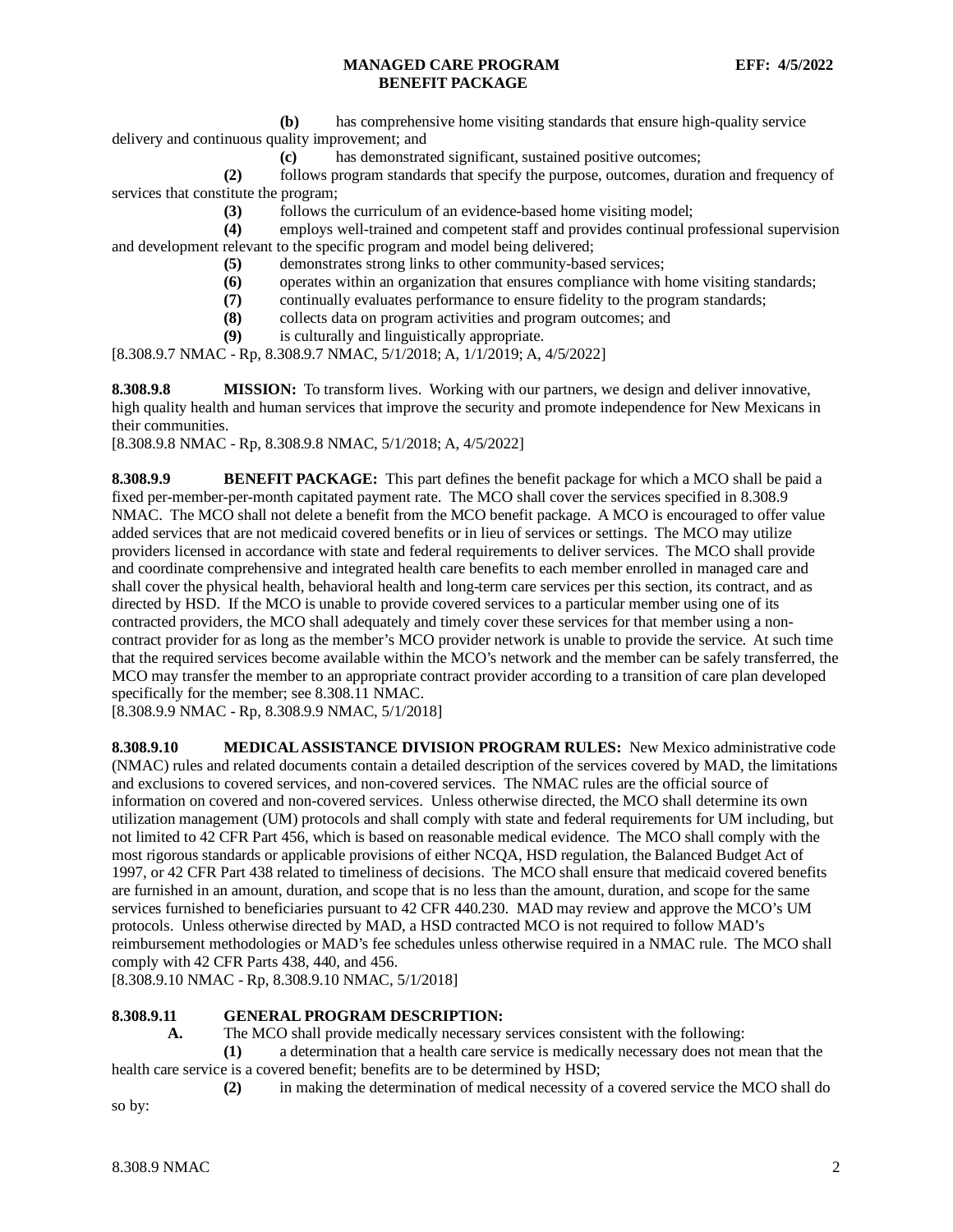**(a)** evaluating the member's physical and behavioral health information provided by a qualified professional who has personally evaluated the member within their scope of practice; who has taken into consideration the member's clinical history, including the impact of previous treatment and service interventions and who has consulted with other qualified health care professionals with applicable specialty training, as appropriate;

**(b)** considering the views and choices of the member or their authorized representative regarding the proposed covered service as provided by the clinician or through independent verification of those views; and

**(c)** considering the services being provided concurrently by other service delivery systems;

**(3)** not denying physical, behavioral health and long-term care services solely because the member has a poor prognosis; medically necessary services may not be arbitrarily denied or reduced in amount, duration or scope to an otherwise eligible member solely because of his or her diagnosis, type of illness or condition;

**(4)** governing decisions regarding benefit coverage for a member under 21 years of age by the EPSDT program coverage rule to the extent they are applicable; and

**(5)** making services available 24 hours, seven days a week, when medically necessary and are a covered benefit.

**B.** The MCO shall meet all HSD requirements related to the anti-gag requirement. The MCO shall meet all HSD requirements related to advance directives. This includes but is not limited to:

**(1)** providing a member or his or her authorized representative with written information on advance directives that include a description of applicable state and federal law and regulation, the MCO's policy respecting the implementation of the right to have an advance directive, and that complaints concerning noncompliance with advance directive requirements may be filed with HSD; the information must reflect changes in federal and state statute, regulation or rule as soon as possible, but no later than 90 calendar days after the effective date of such a change;

**(2)** honoring advance directives within its UM protocols; and

**(3)** ensuring that a member is offered the opportunity to prepare an advance directive and that, upon request, the MCO provides assistance in the process.

**C.** The MCO shall allow second opinions: A member or their authorized representative shall have the right to seek a second opinion from a qualified health care professional within their MCO's network, or the MCO shall arrange for the member to obtain a second opinion outside the network, at no cost to the member. A second opinion may be requested when the member or his or her authorized representative needs additional information regarding recommended treatment or believes the provider is not authorizing requested care.

**D.** The MCO shall meet all care coordination requirement set forth in 8.308.10 NMAC, Care Coordination.

**E.** The MCO shall meet all behavioral health parity requirements as set forth in CFR 42, Chapter IV, subchapter C, 438.905 - Parity requirements.

[8.308.9.11 NMAC - Rp, 8.308.9.11 NMAC, 5/1/2018; A, 4/5/2022]

### <span id="page-3-0"></span>**8.308.9.12 GENERAL COVERED SERVICES:**

**A. Ambulatory surgical services:** The benefit package includes surgical services rendered in an ambulatory surgical center setting as detailed in 8.324.10 NMAC.

**B. Anesthesia services:** The benefit package includes anesthesia and monitoring services necessary for the performance of surgical or diagnostic procedures as detailed 8.310.2 NMAC.

**C. Audiology services:** The benefit package includes audiology services as detailed in 8.310.2 and 8.324.5 NMAC with some limitations. For a ABP member 21 years and older, audiology services are limited to hearing testing or screening when part of a routine health exam and are not covered as a separate service. Audiologist services, hearing aids and other aids are not covered.

**D. Client transportation:** The benefit package covers expenses for transportation, meals, and lodging it determines are necessary to secure MAD covered medical or behavioral health examination and treatment for a MCO member in or out of his or her home community as detailed in 8.301.6, 8.324.7 and 8.310.2 NMAC.

**E. Community intervener:** The benefit package includes community intervener services. The community intervener works one-on-one with a deaf-blind member who is five-years of age or older to provide critical connections to other people and his or her environment. The community intervener opens channels of communication between the member and others, provides access to information, and facilitates the development and maintenance of self-directed independent living.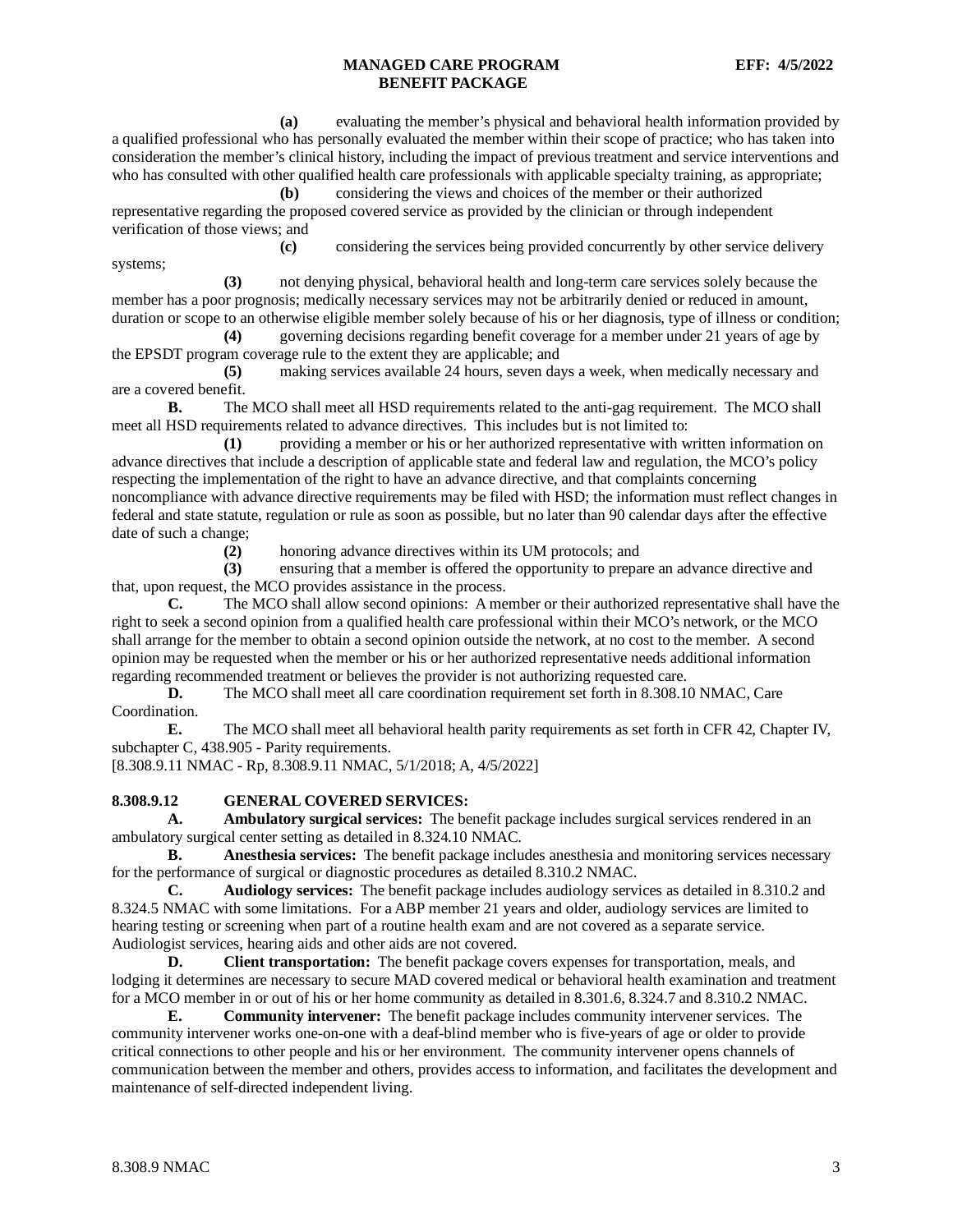**(1)** Member eligibility: To be eligible for community intervener services, a member must be five-years of age or older and meet the clinical definition of deaf-blindness, defined as:

**(a)** the member has a central visual acuity of 20/200 or less in the better eye with corrective lenses, or a field defect such that the peripheral diameter of visual field subtends an angular distance no greater than 20 degrees, or a progressive visual loss having a prognosis leading to one or both these conditions;

**(b)** the member has a chronic hearing impairment so severe that most speech cannot be understood with optimum amplification or the progressive hearing loss having a prognosis leading to this condition; and

**(c)** the member for whom the combination of impairments described above cause extreme difficulty in attaining independence in daily life activities, achieving psychosocial adjustment, or obtaining a vocation.

**(2)** Provider qualifications: The minimum provider qualifications for a community intervener are as follows:

- **(a)** is at least 18 years of age;
- **(b)** is not the spouse of the member to whom the intervener is assigned;
- **(c)** holds a high school diploma or a high school equivalency certificate;
- **(d)** has a minimum of two years of experience working with individuals with

developmental disabilities;

**(e)** has the ability to proficiently communicate in the functional language of the deaf-blind member to whom the intervener is assigned; and

**(f)** completes an orientation or training course by any person or agency who provides direct care services to deaf-blind individuals.

**F. Dental services:** The benefit package includes dental services as detailed in 8.310.2 NMAC.<br>**G. Diagnostic imaging and therapeutic radiology services:** The benefit package includes

**G. Diagnostic imaging and therapeutic radiology services:** The benefit package includes medically necessary diagnostic imaging and radiology services as detailed in 8.310.2 NMAC.

**H. Dialysis services:** The benefit package includes medically necessary dialysis services as detailed in 8.310.2 NMAC. Dialysis benefits are limited to the first three months of dialysis pending the establishment of medicare eligibility unless the member does not qualify for medicare benefits as determined by the social security administration. A dialysis provider shall assist a member in applying for and pursuing final medicare eligibility determination. If the member does not qualify for medicare benefits, the MCO is responsible for covering dialysis services.

**I. Durable medical equipment and medical supplies:** The benefit package includes covered vision appliances, hearing aids and related services and durable medical equipment and medical supplies and oxygen as detailed in 8.324.5 NMAC. For an ABP eligible recipient 21 years of age and older, see 8.309.4 NMAC for service limitations.

## **J. Emergency and non-emergency transportation services:**

**(1)** The benefit package includes transportation service such as ground ambulance and air ambulance in an emergency and when medically necessary, and taxicab and handivan, commercial bus, commercial air, meal and lodging services as indicated for medically necessary physical and behavioral health services, as detailed in 8.324.7 NMAC. MAD covers the most appropriate and least costly transportation alternatives only when a member does not have a source of transportation available and the member does not have access to alternative free sources. The MCO shall coordinate efforts when providing transportation services for a member requiring physical or behavioral health services.

**(2)** The benefit package also includes non-medical transportation as detailed in 8.314.5

**K. Experimental or investigational services:** The benefit package includes medically necessary services which are not considered unproven, investigational or experimental for the condition for which they are intended or used as determined by MAD as detailed in 8.310.2 NMAC.

**L. Health home services:** The benefit package includes CareLink NM (or its successor) health home services as detailed in 8.310.10 NMAC for qualified beneficiaries in areas these services are available through by MAD-approved providers.

**M. Home health agency services and other nursing care:** The benefit package includes home health agency services as detailed in 8.325.9 and 8.320.2 NMAC. For an ABP eligible recipient 21 years of age and older, see 8.309.4 NMAC for service limitations.

NMAC.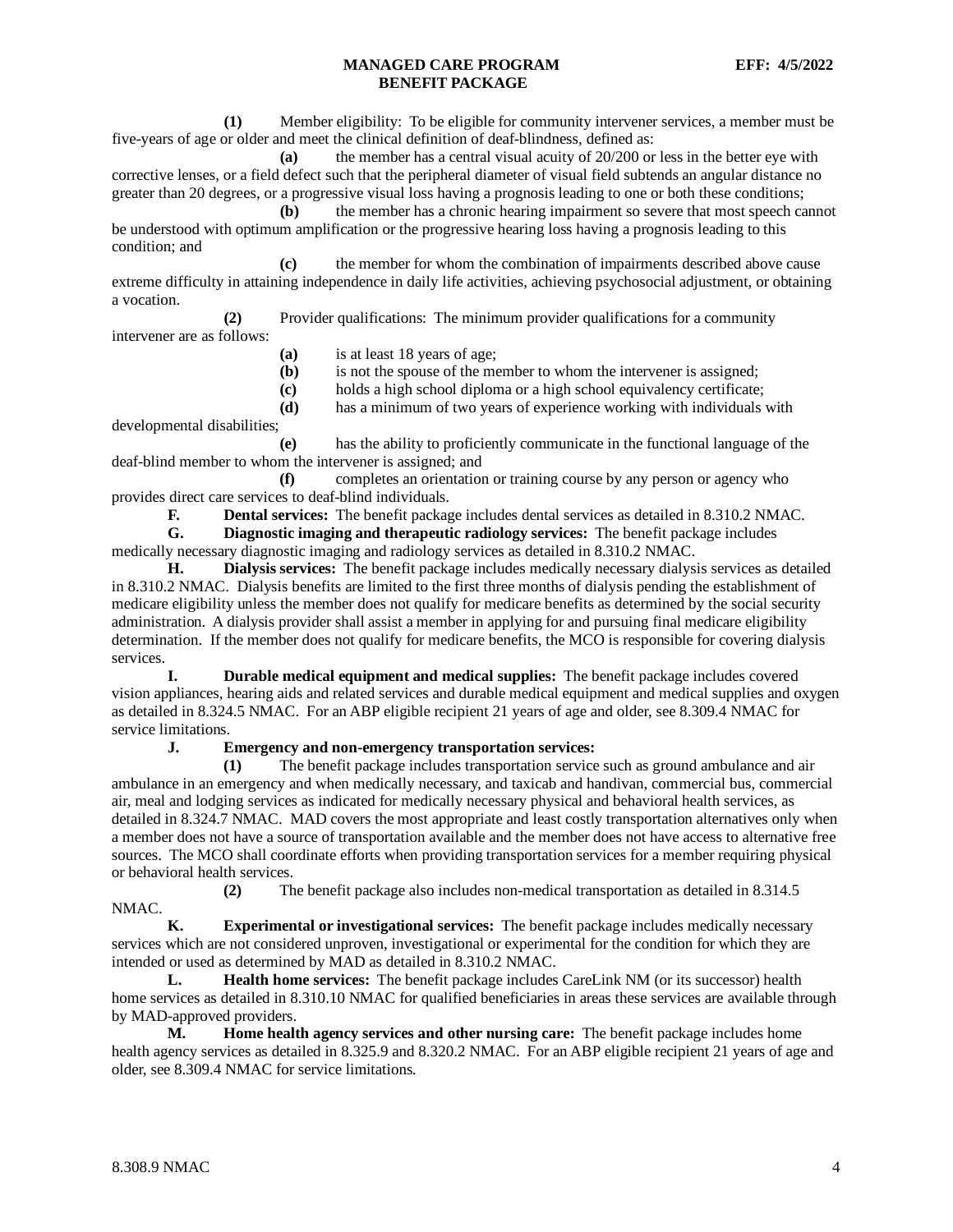**(1)** A MCO may also cover private duty nursing services and in home rehabilitation services as needed to provide medically necessary services to members even though those services are not rendered through a home health agency.

**(2)** In addition to home health agency services, a MCO is also required to provide in home services under the EPSDT program through private duty nursing and EPSDT personal care (which is not to be confused with the personal care option services covered as a community benefit). See 8.308.9.15 NMAC regarding EPSDT services.

**(3)** Services in the home are also a benefit under community-based services. See 8.308.12. NMAC Community Benefit.

**(4)** For an ABP eligible recipient 21 years of age and older, see 8.309.4 NMAC for service limitations.<br>N.

**N. Hospice services:** The benefit package includes hospice services as detailed in 8.325.4 NMAC.

**O. Hospital outpatient service:** The benefit package includes hospital outpatient services for preventive, diagnostic, therapeutic, rehabilitative or palliative medical or behavioral health services as detailed in 8.311.2 NMAC.

**P. Inpatient hospital services:** The benefit package includes hospital inpatient acute care, procedures and services for the member as detailed in 8.311.2 NMAC. The MCO shall comply with the maternity length of stay in the Health Insurance Portability and Accountability Act (HIPAA) of 1996. Coverage for a hospital stay following a normal, vaginal delivery may not be limited to less than 48 hours for both the member and her newborn child. Health coverage for a hospital stay in connection with childbirth following a caesarean section may not be limited to less than 96 hours for the member and her newborn child.

**Q. Laboratory services:** The benefit package includes laboratory services provided according to the applicable provisions of Clinical Laboratory Improvement Act (CLIA) as detailed in 8.310.2 NMAC.

**R. Nursing facility services:** The benefit package includes nursing facility services as detailed in 8.312.2 NMAC. Nursing facility services are not a benefit for an ABP eligible recipient except as a short term "step-down" hospital discharge prior to going home.

**S. Nutrition services:** The benefit package includes nutritional services based on scientifically validated nutritional principles and interventions which are generally accepted by the medical community and consistent with the physical and medical condition of the member as detailed in 8.310.2 NMAC.

**T. Physical health services:**

**(1)** Primary care and specialty care services are found in the following 8.310.2, 8.310.3, 8.320.2, and 8.320.6 NMAC. The services are rendered in a hospital, clinic, center, office, school-based setting, and when facilities and settings are parent approved, including the home.

**(2)** The benefits specifically include:

- **(a)** labor and delivery in a hospital;
- **(b)** labor and delivery in an eligible recipient's home;
- **(c)** labor and delivery in a midwife's unlicensed birth center;
- **(d)** labor and delivery in a department of health licensed birth center; and

**(e)** other related birthing services performed by a certified nurse midwife or a

direct-entry midwife licensed by the state of New Mexico, who is either validly contracted with and fully credentialed by the MCO or validly contracted with HSD and participates in MAD birthing options program as detailed in 8.310.2 NMAC.

**(f)** The MCO shall operate a proactive prenatal care program to promote early initiation and appropriate frequency of prenatal care consistent with the standards of the American college of obstetrics and gynecology.

**(g)** The MCO shall participate in MAD's birthing options program.

**U. Podiatry:** The benefit package includes podiatric services furnished by a provider, as required by the condition of the member as detailed in 8.310.2 NMAC.

**V. Prosthetics and orthotics:** The benefit package includes prosthetic and orthotic services as detailed in 8.324.5 NMAC.

**W. Rehabilitation services:** The benefit package includes inpatient and outpatient hospital, and outpatient physical, occupational and speech therapy services as detailed in 8.323.5 NMAC. For an ABP eligible recipient 21 years of age and older, see 8.309.4 NMAC for service limitations

**X. Private duty nursing:** The benefit package includes private duty nursing services for a member under 21 years of age. See Subsection M of 8.308.9.12 NMAC.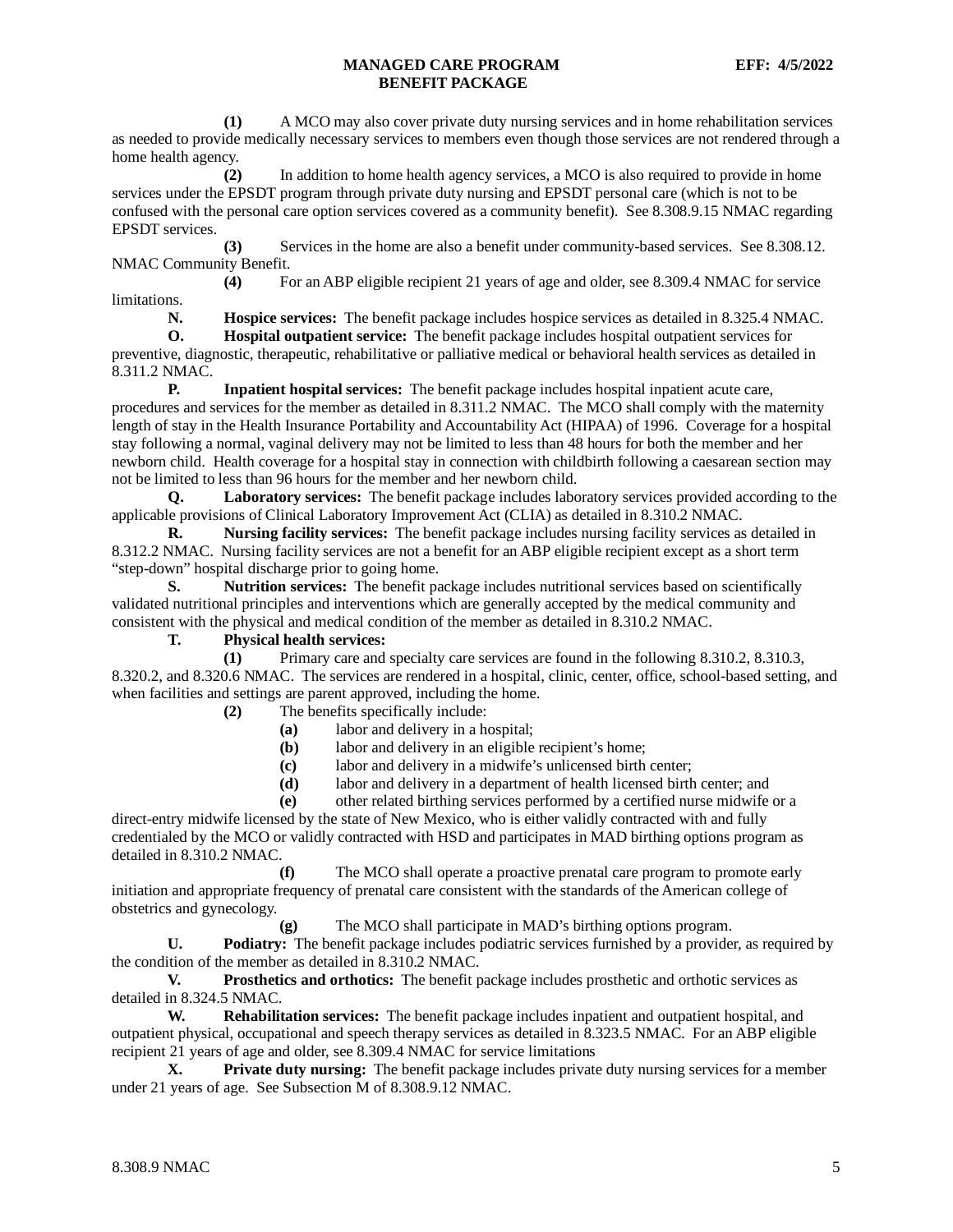**Y. Swing bed hospital services:** This benefit package includes services provided in hospital swing beds to a member expected to reside in such a facility on a long-term or permanent basis as defined in 8.311.5 NMAC. Swing bed hospital services are not a benefit for an ABP eligible recipient except as a short term "stepdown" hospital discharge prior to going home.

**Z. Tobacco cessation services:** The benefit package includes cessation services as described in 8.310.2 NMAC and education.

**AA. Transplant services:** The following transplants are covered in the benefit package as long as the procedures are not considered experimental or investigational: heart transplants, lung transplants, heart-lung transplants, liver transplants, kidney transplants, autologous bone marrow transplants, allogeneic bone marrow transplants and corneal transplants as detailed in 8.310.2 NMAC. See 8.325.6 NMAC for guidance whether MAD has determined if a transplant is experimental or investigational.

**BB. Vision and eye care services:** The benefit package includes specific vision care services that are medically necessary for the diagnosis of and treatment of eye diseases for a member as detailed in 8.310.2 NMAC. All services must be furnished within the scope and practice of the medical professional as defined by state law and in accordance with applicable federal, state and local laws and rules. For an ABP eligible recipient 21 years and older, the service limitations are listed below:

**(1)** Routine vision care is not covered.

**(2)** MAD does not cover refraction or eyeglasses other than for aphakia following removal of

**CC. Other services:** When an additional benefit service is approved by MAD, the MCO shall cover that service as well**.**

[8.308.9.12 NMAC - Rp, 8.308.9.12 NMAC, 5/1/2018]

the lens.

<span id="page-6-0"></span>**8.308.9.13 SPECIFIC CASE MANAGEMENT PROGRAMS:** The benefit package includes case management services necessary to meet an identified service need of a member. The following are specific case management programs available when a member meets the requirements of a specific service.

**A. Case management services for adults with developmental disabilities:** Case management services are provided to a member 21 years of age and older who is developmentally disabled as detailed in 8.326.2 NMAC.

**B. Case management services for pregnant individuals and their infants:** Case management services are provided to a member who is pregnant up to 60 calendar days following the end of the month of the delivery as detailed in 8.326.3 NMAC.

**C. Case management services for traumatically brain injured adults:** Case management services are provided to a member 21 years of age and older who is traumatically brain injured as detailed in 8.326.5 NMAC.

**D. Case management services for children up to the age of three:** Case management services for a member up to the age of three years who is medically at-risk due to family conditions and who does not have a developmental delay as detailed in 8.326.6 NMAC.

**E. Case management services for the medically at risk (EPSDT):** Case management services for a member under 21 years of age who is medically at-risk for a physical or behavioral health condition as detailed in 8.320.2 NMAC.

[8.308.9.13 NMAC - Rp, 8.308.9.13 NMAC, 5/1/2018; A, 4/5/2022]

<span id="page-6-1"></span>**8.308.9.14 PHARMACY SERVICES:** The benefit package includes pharmacy and related services, as detailed in 8.324.4 NMAC.

A. The MCO may determine its formula for estimating acquisition cost and establishing pharmacy reimbursement.

**B.** The MCO shall include on the MCO's formulary or PDL all multi-source generic drug items with the exception of items used for cosmetic purposes, items consisting of more than one therapeutic ingredient, antiobesity items, items that are not medically necessary and as otherwise approved by MAD. Cough, cold and allergy medications must be covered but all multi-source generic products do not need to be covered. This requirement does not preclude a MCO from requiring authorization prior to dispensing a multi-source generic item.

**C.** The MCO is not required to cover all multi-source generic over-the-counter items. Coverage of over-the-counter items may be restricted to instances for which a practitioner has written a prescription, and for which the item is an economical or preferred therapeutic alternative to the prescribed item.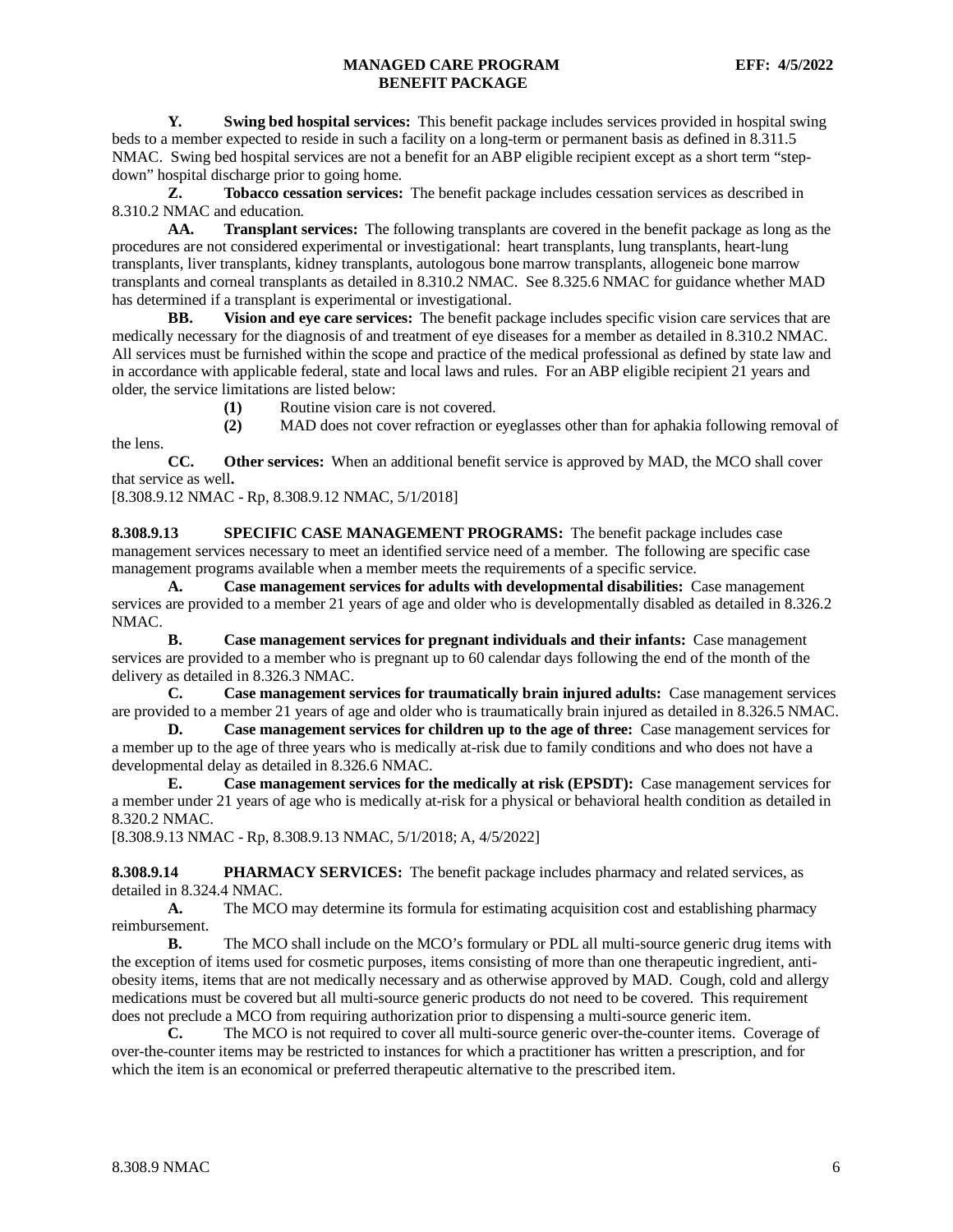**D.** The MCO shall cover brand name drugs and drug items not generally on the MCO formulary or PDL when determined to be medically necessary by the MCO or as determined by the MCO member appeal process or a HSD administrative hearing. See 8.308.15 NMAC.

**E.** Unless otherwise approved by MAD, the MCO shall have an open formulary for all psychotropic medications. Minor tranquilizers, sedatives, and hypnotics are not considered psychotropic medications for the purpose of this rule.

**F.** MCO shall ensure that a native American member accessing the pharmacy benefit at an Indian health service (IHS), tribal, and urban Indian (I/T/U) facility is exempt from the MCO's PDL when these pharmacies have their own PDL.

**G.** The MCO shall reimburse family planning clinics, school-based health centers (SBHCs) and the department of health (DOH) public health clinics for oral contraceptive agents and plan B when dispensed to a member and billed using healthcare common procedure coding (HCPC) codes and CMS 1500 forms.

**H.** The MCO shall meet all federal and state requirements related to pharmacy rebates and submit all necessary information as directed by HSD.

**I.** For a member 21 years of age and older not residing in an institution, the MCO must, at a minimum , cover the over-the-counter items which are insulin**,** diabetic test strips, prenatal vitamins, electrolyte replacement items, ophthalmic lubricants, pediculosides and scabicides, certain insect repellants, sodium chloride for inhalations, topical and vaginal antifungals and topical anti-inflammatories. Other over-the-counter items may be designated as covered items after making a specific determination that it is overall more economical to cover an over-the-counter item as an alternative to prescription items or when an over-the-counter item is a preferred therapeutic alternative to prescription drug items. Such coverage is subject to the generic-first coverage provisions. Otherwise, the eligible recipient 21 years and older, or his or her authorized representative is responsible for purchasing or otherwise obtaining an over-the-counter item.

**(1)** The MCO may cover additional over-the counter items, with or without prior authorization, at its discretion or as medically necessary when a specific regimen of over-the-counter drugs is required to treat chronic disease conditions.

**(2)** For a member under 21 years of age, the MCO must cover over-the-counter drug items as medically necessary for the member, with or without prior authorization.

**J.** The MCO shall meet all federal and state requirements for identifying drug items purchased under the 340B drug purchasing provisions codified as Section 340B of the federal Public Health Service Act. [8.308.9.14 NMAC - Rp, 8.308.9.14 NMAC, 5/1/2018]

### <span id="page-7-0"></span>**8.308.9.15 EARLY AND PERIODIC SCREENING DIAGNOSIS AND TREATMENT (EPSDT)**

**SERVICES:** The benefit package includes the delivery of the federally mandated EPSDT services (42 CFR Part 441, Subpart B) provided by a primary care provider (PCP) as detailed in 8.320.2 NMAC. The MCO shall provide access to early intervention programs and services for a member identified in an EPSDT screen as being at-risk for developing or having a severe emotional, behavioral or neurobiological disorder. Unless otherwise specified in a service rule, EPSDT services are for a member under 21 years of age. For detailed description of each service, see 8.320.2 NMAC. EPSDT behavioral health services are included in 8.308.9.19 NMAC.

**A. EPSDT nutritional counseling and services:** The benefit package includes nutritional services furnished to a pregnant member and a member under 21 years of age as detailed in 8.310.2 NMAC.

**B. EPSDT personal care:** The benefit package includes personal care services for a member.<br>**C. EPSDT private duty nursing:** The benefit package includes private duty nursing for a me

**C. EPSDT private duty nursing:** The benefit package includes private duty nursing for a member and the services shall be delivered in either his or her home or school setting.

**D. EPSDT rehabilitation services:** A member under 21 years of age who is eligible for home and community based waiver services receives medically necessary rehabilitation services through the EPSDT program; see 8.320.2 NMAC for a detailed description. The home and community-based waiver program provides rehabilitation services only for the purpose of community integration.

**E. Services provided in schools:** The benefit package includes services to a member provided in a school, excluding those specified in their individual education plan (IEP) or the individualized family service plan (IFSP); see 8.320.6 NMAC.

### **F. Tot-to-teen health checks:**

**(1)** The MCO shall adhere to the MAD periodicity schedule and ensure that each eligible member receives age-appropriate EPSDT screens (tot-to-teen health checks), referrals, and appropriate services and follow-up care. See 8.320.2 NMAC for detailed description of the benefits. The services include, but are not limited to: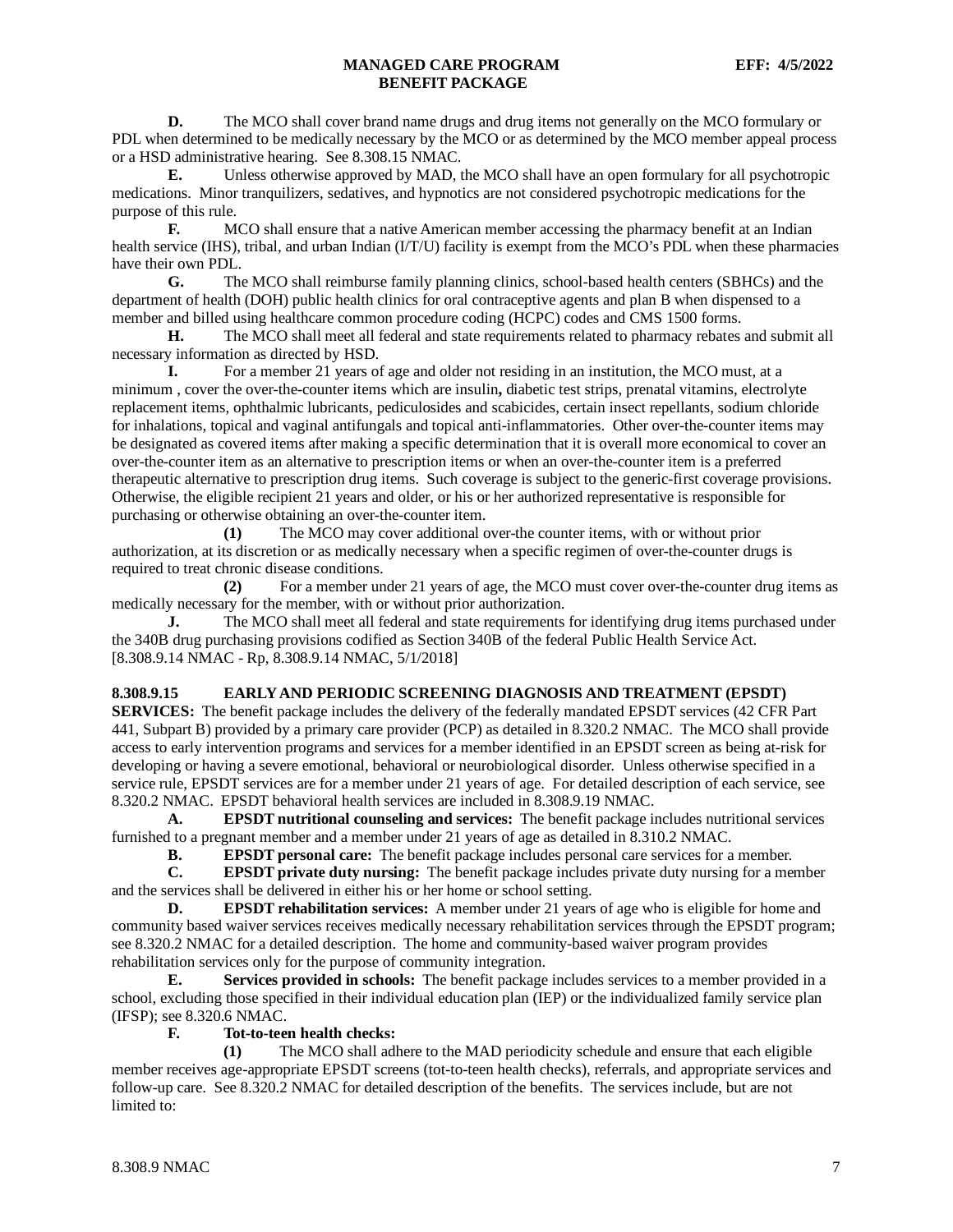**(a)** education of and outreach to a member or the member's family regarding the importance of regular screens and health checks;

**(b)** development of a proactive approach to ensure that the member receives the

services;

- **(c)** facilitation of appropriate coordination with school-based providers;
- **(d)** development of a systematic communication process with MCO network

providers regarding screens and treatment coordination;

**(e)** processes to document, measure and assure compliance with MAD's periodicity schedule; and

**(f)** development of a proactive process to insure the appropriate follow-up evaluation, referral and treatment, including early intervention for developmental delay, vision and hearing screening, dental examinations and immunizations.

**(2)** The MCO will facilitate appropriate referral for possible or identified behavioral health conditions. See 8.321.2 NMAC for EPSDT behavioral health services descriptions. [8.308.9.15 NMAC - Rp, 8.308.9.15 NMAC, 5/1/2018; A, 4/5/2022]

<span id="page-8-0"></span>**8.308.9.16 REPRODUCTIVE HEALTH SERVICES:** The benefit package includes reproductive health services as detailed in 8.310.2 NMAC. The MCO shall implement written policies and procedures approved by HSD which define how a member is educated about his or her rights to family planning services, freedom of choice, to include access to non-contract providers, and methods for accessing family planning services.

**A.** The family planning policy shall ensure that a member of the appropriate age of both sexes who seeks family planning services shall be provided with counseling pertaining to the following:

**(1)** human immunodeficiency virus (HIV) and other sexually transmitted diseases and risk reduction practices; and

**(2)** birth control pills and devices including plan B and long acting reversible contraception. **B.** The MCO shall provide a member with sufficient information to allow them to make informed choices including the following:

**(1)** types of family planning services available;

**(2)** the member's right to access these services in a timely and confidential manner;

**(3)** freedom to choose a qualified family planning provider who participates in the MCO network or from a provider who does not participate in the member's MCO network; and

**(4)** if a member chooses to receive family planning services from a non-contracted provider, the member shall be encouraged to exchange medical information between the PCP and the non-contracted provider for better coordination of care.<br> **C.** Pregnancy to

**Pregnancy termination procedures:** The benefit package includes services for the termination of a pregnancy as detailed in 8.310.2 NMAC. Medically necessary pregnancy terminations which do not meet the requirements of 42 CFR 441.202 are excluded from the capitation payment made to the MCO and shall be reimbursed solely from state funds pursuant to the provisions of 8.310.2 NMAC. [8.308.9.16 NMAC - Rp, 8.308.9.16 NMAC, 5/1/2018; A, 4/5/2022]

<span id="page-8-1"></span>**8.308.9.17 PREVENTIVE PHYSICAL HEALTH SERVICES:** The MCO shall follow current national standards for preventive health services, including behavioral health preventive services. Standards are derived from several sources, including the U.S. preventive services task force, the centers for disease control and prevention; and the American college of obstetricians and gynecologists. Any preventive health guidelines developed by the MCO under these standards shall be adopted and reviewed at least every two years, updated when appropriate and disseminated to its practitioners and members. Unless a member refuses and the refusal is documented, the MCO shall provide the following preventive health services or screens or document that the services (with the results) were provided by other means. The MCO shall document medical reasons not to perform these services for an individual member. Member refusal is defined to include refusal to consent to and refusal to access care.

**A. Initial assessment:** The MCO shall conduct a health risk assessment (HRA), per HSD guidelines and processes, for the purpose of obtaining basic health and demographic information about the member, assisting the MCO in determining the need for a comprehensive needs assessment (CNA) for care coordination level assignment.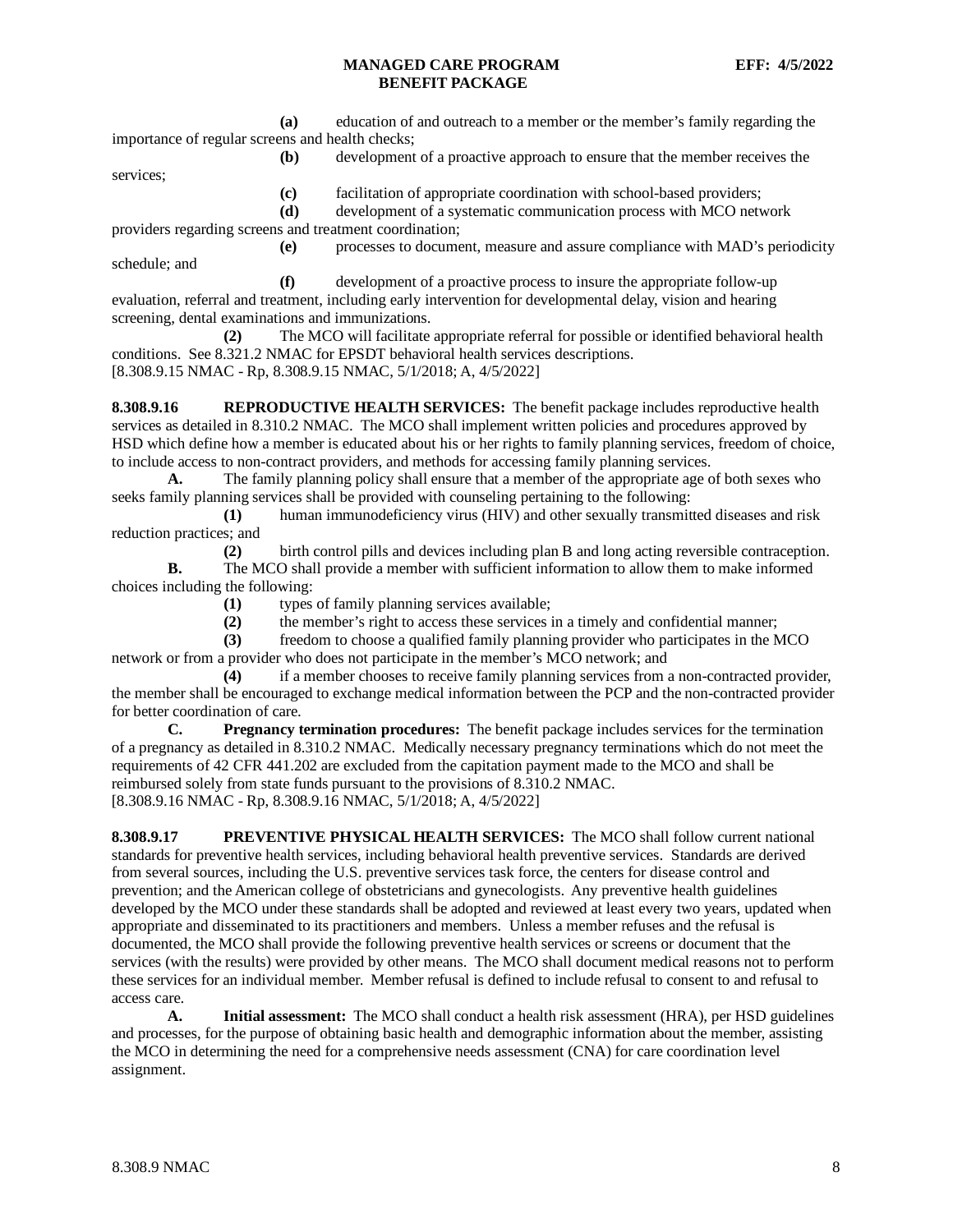**B. Family planning:** The MCO must have a family planning policy. This policy must ensure that a member of the appropriate age of both sexes who seeks family planning services is provided with counseling and treatment, if indicated, as it relates to the following:

- **(1)** methods of contraception; and
- **(2)** HIV and other sexually transmitted diseases and risk reduction practices.

**C. Guidance:** The MCO shall adopt policies that shall ensure that an applicable asymptomatic member is provided guidance on the following topics unless the member's refusal is documented:

- (1) prevention of tobacco use;<br>(2) benefits of physical activity
- (2) benefits of physical activity;<br>(3) benefits of a healthy diet;
- **(3)** benefits of a healthy diet;

**(4)** prevention of osteoporosis and heart disease in a menopausal member citing the advantages and disadvantages of calcium and hormonal supplementation;

- **(5)** prevention of motor vehicle injuries;
- **(6)** prevention of household and recreational injuries;
- **(7)** prevention of dental and periodontal disease;
- **(8)** prevention of HIV infection and other sexually transmitted diseases;
- **(9)** prevention of an unintended pregnancy; and
- **(10)** prevention or intervention for obesity or weight issues.

**D. Immunizations:** The MCO shall adopt policies that to the extent possible, ensure that within six months of enrollment, a member is immunized according to the type and schedule provided by current recommendations of the state department of health (DOH). The MCO shall encourage providers to verify and document all administered immunizations in the New Mexico statewide immunization information system (SIIS).

**E. Nurse advice line:** The MCO shall provide a toll-free clinical telephone nurse advice line function that includes at least the following services and features:

**(1)** clinical assessment and triage to evaluate the acuity and severity of the member's symptoms and make the clinically appropriate referral; and

**(2)** pre-diagnostic and post-treatment health care decision assistance based on the member's symptoms.

**F. Prenatal care:** The MCO shall operate a proactive prenatal care program to promote early initiation and appropriate frequency of prenatal care consistent with the standards of the American college of obstetrics and gynecology. The program shall include at least the following:

**(1)** educational outreach to a member of childbearing age;

**(2)** prompt and easy access to obstetrical care, including an office visit with a practitioner within three weeks of having a positive pregnancy test (laboratory or home) unless earlier care is clinically indicated;

**(3)** risk assessment of a pregnant member to identify high-risk cases for special management;

**(4)** counseling which strongly advises voluntary testing for HIV;

**(5)** case management services to address the special needs of a member who has a high risk pregnancy, especially if risk is due to psychosocial factors, such as substance abuse or teen pregnancy;

**(6)** screening for determination of need for a post-partum home visit;

**(7)** coordination with other services in support of good prenatal care, including

transportation, other community services and referral to an agency that dispenses baby car seats free or at a reduced price; and

**(8)** referral to a home visiting pilot program for eligible pregnant individuals and children residing in the HSD-designated counties for services as outlined at 8.308.9.23 NMAC.

**G. Screens:** The MCO shall adopt policies which will ensure that, to the extent possible, within six months of enrollment or within six months of a change in screening standards, each asymptomatic member receives at least the following preventive screening services listed below.

**(1)** *Screening for breast cancer*: A female member between the ages of 40-69 years shall be screened every one to two years by mammography alone or by mammography and annual clinical breast examination.

**(2)** *Blood pressure measurement*: A member 18 years of age or older shall receive a blood pressure measurement at least every two years.

**(3)** *Screening for cervical cancer*: A female member with a cervix shall receive cytopathology testing starting at the onset of sexual activity, but at least by 21 years of age and every three years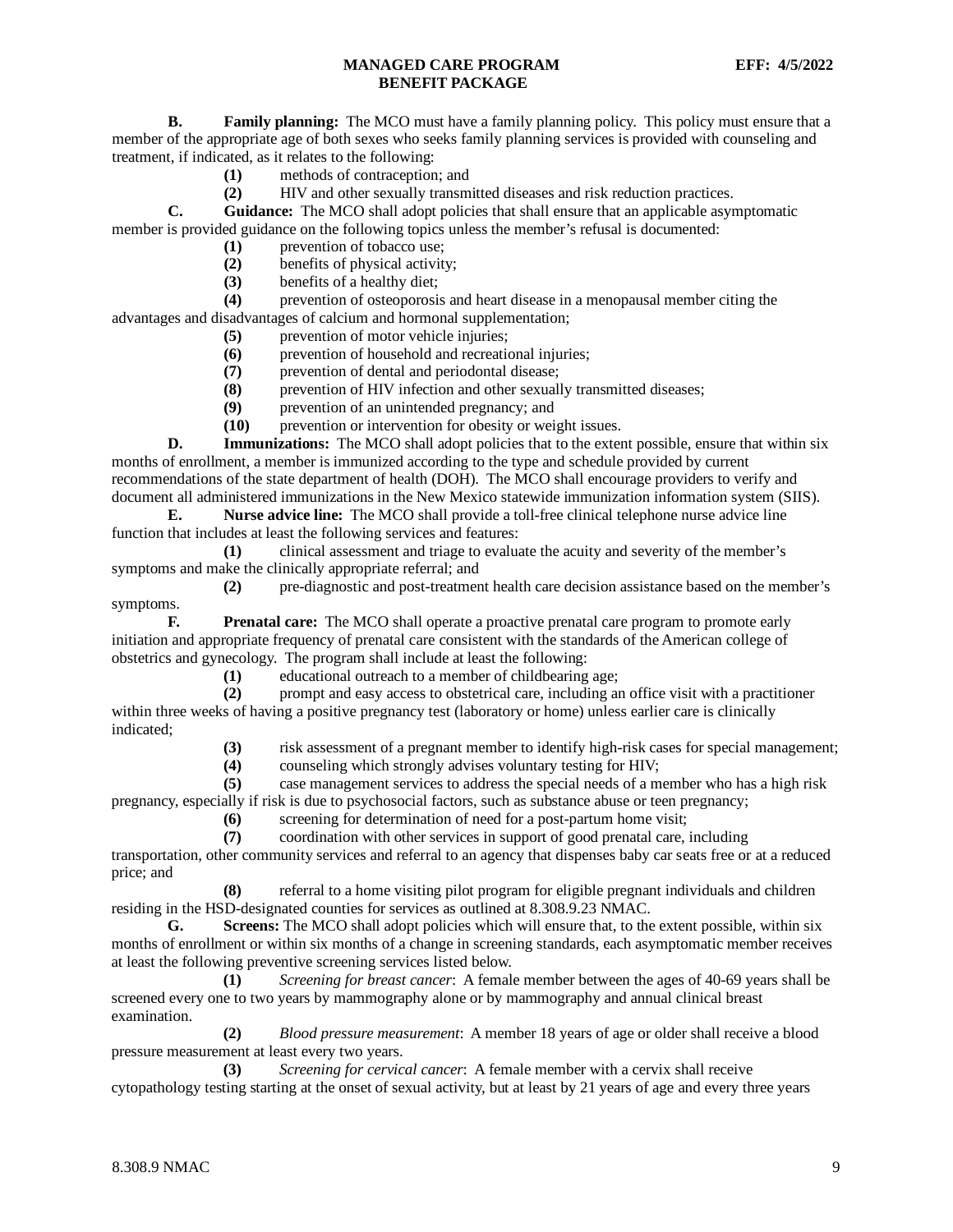thereafter until reaching 65 years of age when prior testing has been consistently normal and the member has been confirmed not to be at high risk. If the member is at high risk, the frequency shall be at least annual.

**(4)** *Screening for chlamydia*: All sexually active female members 25 years of age and younger shall be screened for chlamydia. All female members over 25 years of age shall be screened for chlamydia if they inconsistently use barrier contraception, have more than one sex partner, or have had a sexually transmitted disease in the past.

**(5)** *Screening for colorectal cancer*: A member 50 years of age and older, who is at normal risk for colorectal cancer shall be screened with annual fecal occult blood testing or sigmoidoscopy or colonoscopy or double contrast barium at a periodicity determined by the MCO.

**(6)** *EPSDT screening for elevated blood lead levels*: A risk assessment for elevated blood lead levels shall be performed beginning at six months and repeated at nine months of age. A member shall receive a blood lead measurement at 12 months and 24 months of age. A member between the ages of three and six years, for whom no previous test exists, should also be tested, and screenings shall be done in accordance with the most current recommendations of the American academy of pediatrics.

**(7)** *EPSDT newborn screening*: A newborn member shall be screened for those disorders specified in the state of New Mexico metabolic screen and any screenings shall be done in accordance with the most current recommendations of the American academy of pediatrics.

**(8)** *Screening for obesity*: A member shall receive body weight, height and length measurements with each physical exam. A member under 21 years of age shall receive a BMI percentile designation.

**(9)** *Prenatal screening*: All pregnant members shall be screened for preeclampsia, Rh (D) incompatibility, down syndrome, neural tube defects, hemoglobinopathies, vaginal and rectal group B streptococcal infection and screened and counseled for HIV in accordance with the most current recommendations of the American college of obstetricians and gynecologists.

**(10)** *Screening for rubella*: All female members of childbearing ages shall be screened for rubella susceptibility by history of vaccination or by serology.

**(11)** *Screening for tuberculosis*: Routine tuberculin skin testing shall not be required for all members. The following high-risk members shall be screened or previous screenings noted:

**(a)** a member who has immigrated from countries in Asia, Africa, Latin America or the middle east in the preceding five years;

**(b)** a member who has substantial contact with immigrants from those areas; a member who is a migrant farm worker;

**(c)** a member who is an alcoholic, homeless or is an injecting drug user. HIVinfected persons shall be screened annually; and

**(d)** a member whose screening tuberculin test is positive (>10 mm of induration) must be referred to the local DOH public health office in his or her community of residence for contact investigation.

**(12)** *Serum cholesterol measurement*: A male member 35 years and older and a female member 45 years and older who is at normal risk for coronary heart disease shall receive serum cholesterol and HDL cholesterol measurement every five years. A member 20 years and older with risk factors for heart disease shall have serum cholesterol and HDL cholesterol measurements annually.

**(13)** *Tot-to-teen health checks*: The MCO shall operate the tot-to-teen mandated EPSDT program as outlined in 8.320.2 NMAC. Within three months of enrollment lock-in, the MCO shall ensure that the member is current according to the screening schedule, unless more stringent requirements are specified in these standards. The MCO shall encourage its PCPs to assess and document for age, height, gender appropriate weight, and body mass index (BMI) percentage during EPSDT screens to detect and treat evidence of weight or obesity issues in members under 21 years of age.

**(14)** *Screening for type 2 diabetes*: A member with one or more of the following risk factors for diabetes shall be screened. Risk factors include:

**(a)** a family history of diabetes (parent or sibling with diabetes); obesity (>twenty percent over desired body weight or BMI >27kg/m2);

**(b)** race or ethnicity (e.g. hispanic, native American, African American, Asian-Pacific islander);

**(c)** previously identified impaired fasting glucose or impaired glucose tolerance; hypertension (>140/90 mmHg); HDL cholesterol level <35 mg/dl and triglyceride level >250 mg/dl; history of gestational diabetes mellitus (GDM); and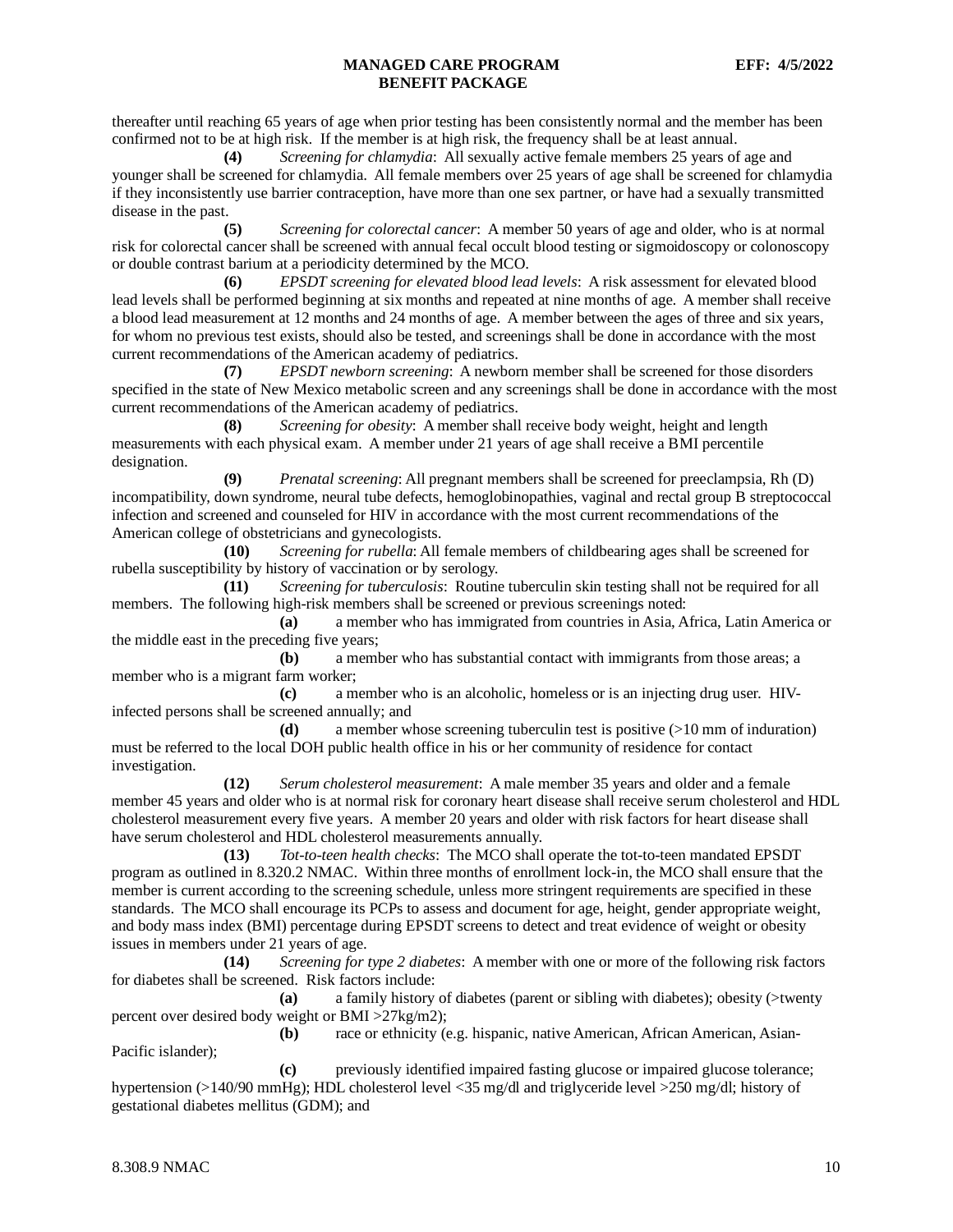**(d)** a delivery of newborn over nine pounds.

**(15)** A member 21 years of age and older must be screened to detect high risk for behavioral health conditions at his or her first encounter with a PCP after enrollment.

**(16)** The MCO shall require its PCPs to refer a member, whenever clinically appropriate, to behavioral health provider, see 8.321.2 NMAC. The MCO shall assist the member with an appropriate behavioral health referral.

**(17)** Screens and preventative screens shall be updated as recommended by the United States preventative services task force.

[8.308.9.17 NMAC - Rp, 8.308.9.17 NMAC, 5/1/2018; A, 1/1/2019; A, 4/5/2022]

<span id="page-11-0"></span>**8.308.9.18 TELEMEDICINE SERVICES:** The benefit package includes telemedicine services as detailed in 8.310.2 NMAC*.*

**A.** The MCO must:

**(1)** promote and employ broad-based utilization of statewide access to Health Insurance Portability and Accountability Act (HIPAA)-compliant telemedicine service systems including, but not limited to, access to text telephones or teletype (TTYs) and 711 telecommunication relay services;

**(2)** follow state guidelines for telemedicine equipment or connectivity;

**(3)** follow accepted HIPAA and 42 CFR part two regulations that affect telemedicine transmission, including but not limited to staff and contract provider training, room setup, security of transmission lines, etc; the MCO shall have and implement policies and procedures that follow all federal and state security and procedure guidelines;

**(4)** identify, develop, and implement training for accepted telemedicine practices;

**(5)** participate in the needs assessment of the organizational, developmental, and

programmatic requirements of telemedicine programs;

**(6)** report to HSD on the telemedicine outcomes of telemedicine projects and submit the telemedicine report; and

**(7)** ensure that telemedicine services meet the following shared values, which are ensuring: competent care with regard to culture and language needs; work sites are distributed across the state, including native American sites for both clinical and educational purposes; and coordination of telemedicine and technical functions at either end of network connection.

**B.** The MCO shall participate in project extension for community healthcare outcomes (ECHO), in accordance with state prescribed requirements and standards, and shall:

**(1)** work collaboratively with HSD, the university of New Mexico, and providers on project ECHO;

**(2)** identify high needs, high cost members who may benefit from project ECHO

**(3)** identify its PCPs who serve high needs, high cost members to participate in project

ECHO;

participation;

**(4)** assist project ECHO with engaging its MCO PCPs in project ECHO's center for medicare and medicaid innovation (CMMI) grant project;

**(5)** reimburse primary care clinics for participating in the project ECHO model;

**(6)** reimburse "intensivist" teams;<br>**(7)** provide claims data to HSD to

**(7)** provide claims data to HSD to support the evaluation of project ECHO;

**(8)** appoint a centralized liaison to obtain prior authorization approvals related to project

ECHO; and

**(9)** track quality of care and outcome measures related to project ECHO.

[8.308.9.18 NMAC - Rp, 8.308.9.18 NMAC, 5/1/2018]

### <span id="page-11-1"></span>**8.308.9.19 BEHAVIORAL HEALTH SERVICES:**

**A.** The MCO shall cover the following behavioral health services listed below. When an additional behavioral health service is approved by MAD, the MCO shall cover that service as well. See 8.321.2 NMAC for detailed descriptions of each service. MAD makes available on its website its behavioral health service definitions and crosswalk, along with other information.

**(1) Applied behavior analysis:** The benefit package includes applied behavior analysis (ABA) services for eligible recipients who have a well-documented medical diagnosis of autism spectrum disorder (ASD), and for eligible recipients who have well-documented risk for the development of ASD. As part of a three-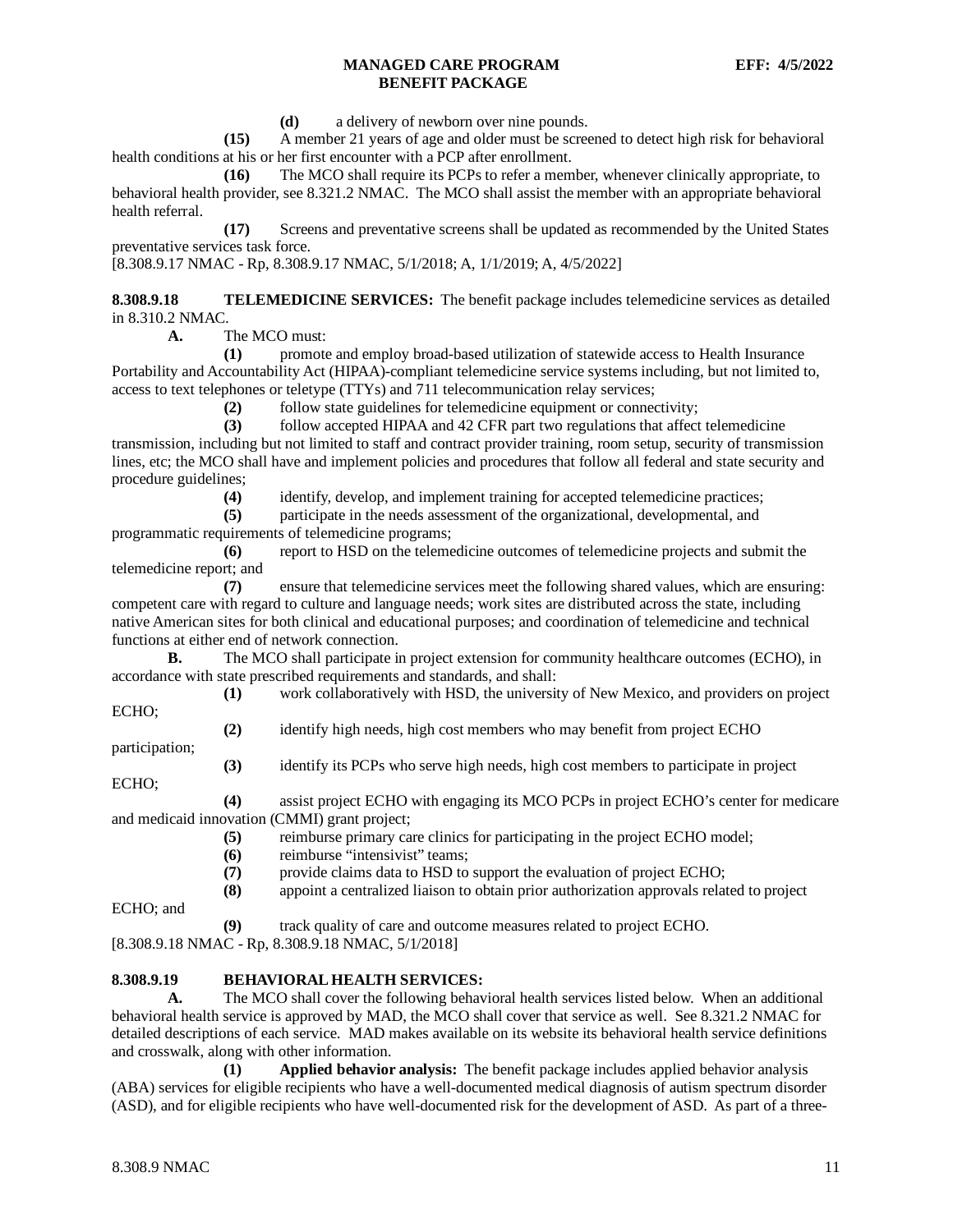stage comprehensive approach consisting of evaluation, assessment, and treatment, ABA services may be provided in coordination with other medically necessary services (e.g., family infant toddler program (FIT) services, occupational therapy, speech language therapy, medication management, developmentally disabled waiver services, etc.). ABA services are part of the early periodic screening, diagnosis and treatment (EPSDT) program (CFR 42 section 441.57). There is no age requirement to receive ABA services and ABA is a covered benefit for medicaidenrolled adults.

**(2) Assertive community treatment services (ACT):** The benefit package includes assertive community treatment services for a member 18 years of age and older.

**(3) Behavioral health respite:** Behavioral health respite care is provided to a member under 21 years of age to support the member's family and strengthen their resiliency during the respite while the member is in a supportive environment. Respite care is provided to a member with a severe emotional disturbance who resides with his or her family and displays challenging behaviors that may periodically overwhelm the member's family's ability to provide ongoing supportive care. See the New Mexico interagency behavioral health purchasing collaborative service requirements and utilization guidelines-respite services-for a detailed description. Behavioral health respite is not a benefit for ABP eligible recipients.

**(4) Comprehensive community support services:** The benefit package includes comprehensive community support services for a member.

**(5) Crisis Services:** The benefit package includes three types of crisis services:

- **(a)** 24-hour crisis telephone support; and
- **(b)** mobile crisis team; and
- **(c)** crisis triage centers.

**(6) Family support services:** The benefit package includes family support services to a member whose focus is on the member and his or her family and the interactive effect through a variety of informational and supportive activities that assists the member and his or her family develop patterns of interaction that promote wellness and recovery over time. The positive interactive effect between the member and his or her family strengthens the effectiveness of other treatment and recovery initiatives. See the New Mexico interagency behavioral health purchasing collaborative service requirements and utilization guidelines -family support servicesfor a detailed description. Family support services are not a benefit for ABP eligible recipients.

**(7) Hospital outpatient services:** The benefit package includes outpatient psychiatric and partial hospitalization services provided in PPS-exempt unit of a general hospital for a member.

**(8) Inpatient hospital services:** The benefit package includes inpatient hospital psychiatric services provided in general hospital units and prospective payment system (PPS)-exempt units in a general hospital as detailed in 8.311.2 NMAC.

**(9) Intensive outpatient (IOP) services:** The benefit package includes intensive outpatient services for a member 13 years of age.

**(10) Medication assisted treatment (MAT) and Opioid Treatment Programs:** The benefit package includes opioid treatment services for opioid addiction to a member through an opioid treatment center as defined in 42 CFR Part 8, Certification of Opioid Treatment; and buprenorphine and related pharmaceuticals. Medication assisted treatments include use of buprenorphine and similarly acting products.

**(11) Outpatient therapy services:** The benefit package includes outpatient therapy services (individual, family, and group) for a member.

**(12) Psychological rehabilitation services:** The benefit package includes adult psychosocial rehabilitation services for a member 18 years and older.

**(13) Recovery services:** The MCO benefit package includes recovery services for a member. Recovery services are peer-to-peer support within a group setting to develop and enhance wellness and healthcare practices. The service enables a member to identify additional needs and goals and link him or herself to additional support as a result. See the New Mexico interagency behavioral health purchasing collaborative service requirements and utilization guidelines -recovery services-for a detailed description. Recovery services are not a benefit for ABP eligible recipients.

**B. Behavioral health EPSDT services:** The benefit package includes the delivery of the federally mandated EPSDT services (42 CFR Section 441.57) provided by a behavioral health practitioner for a member under 21 years of age. See 8.321.2 NMAC for a detailed description of each service. The MCO shall provide access to EPSDT for a member identified in his or her EPSDT tot to teen health check screen or another diagnostic evaluation as being at-risk for developing or having a severe emotional, behavioral or neurobiological disorder.

**(1) Accredited residential treatment center (ARTC):** The benefit package includes services furnished in an ARTC furnished as part of the EPSDT program. ARTC services are provided to a member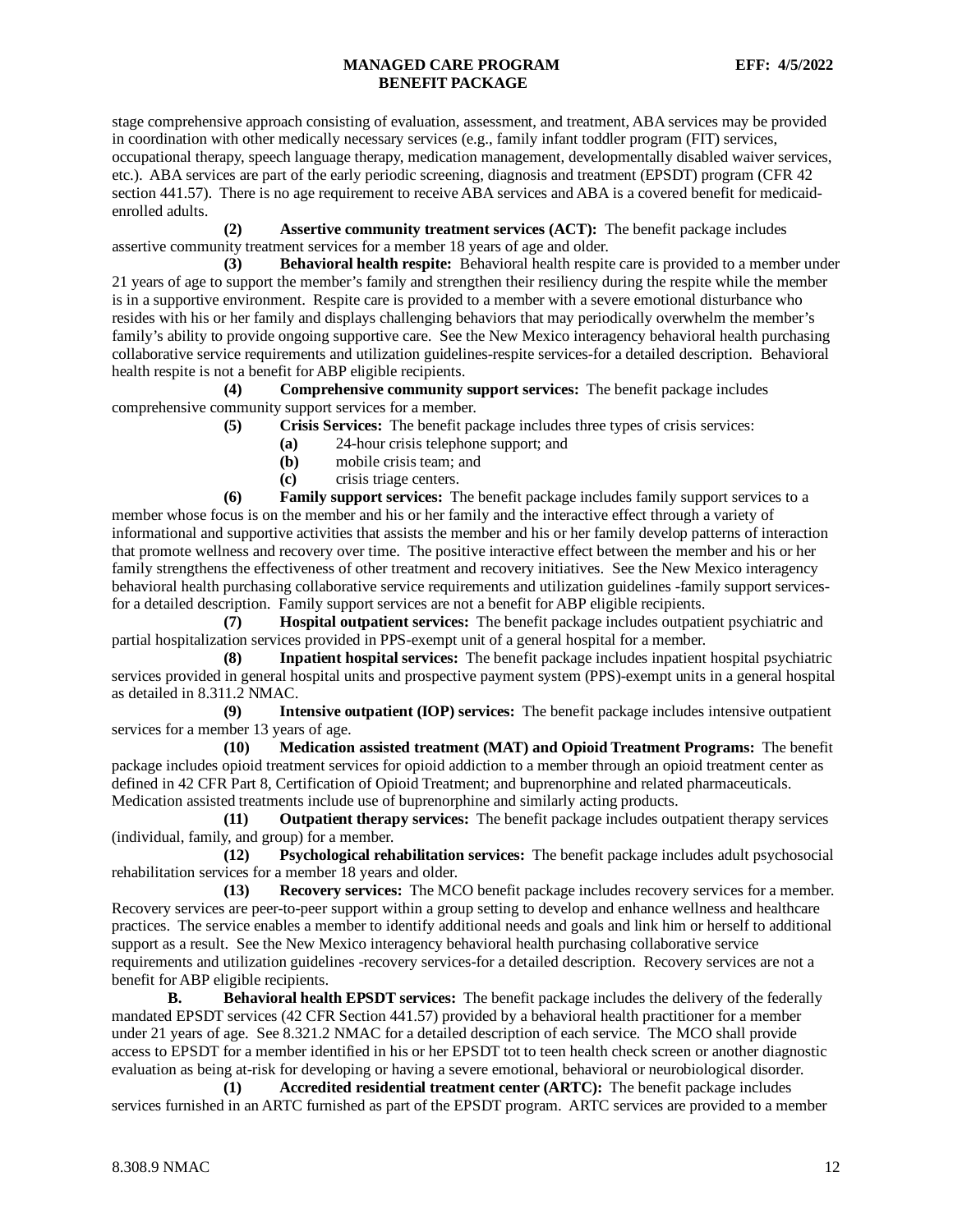who needs the LOC furnished in an out-of-home residential setting. The need for ARTC services must be identified in the member's tot to teen health check screen or another diagnostic evaluation furnished through a health check referral.

**(2) Behavior management skills development services (BMS):** The benefit package includes BMS services furnished as part of the EPSDT program. BMS services are provided to a member who has an identified need for such services and meets the required LOC. The need for BMS services must be identified in the member's tot to teen health check screen or another diagnostic evaluation furnished through a health check referral.

**(3) Day treatment services:** The benefit package includes day treatment services furnished as part of the EPSDT program. Day treatment services are provided to a member who has an identified need for such services and meets the required LOC. The need for day treatment services must be identified in the member's tot to teen health check screen or another diagnostic evaluation furnished through a health check referral.

**(4) Inpatient hospitalization services provided in freestanding psychiatric hospitals:** The benefit package includes inpatient psychiatric care furnished in a freestanding psychiatric hospital furnished as part of the EPSDT program. Inpatient hospitalization services are provided in a freestanding psychiatric hospital are provided to a member who has an identified need for such services and meet the required LOC. The need for such services must be identified in the member's tot to teen health check screen or another diagnostic evaluation furnished through a health check referral.

**(5) Multi-systemic therapy (MST):** The benefit package includes MST services furnished as part of the EPSDT program. MST services are provided to a member who has an identified need for such services and meets the required LOC. The need for MST services must be identified in the member's tot to teen health check screen or another diagnostic evaluation furnished through a health check referral.

**(6) Psychosocial rehabilitation services (PSR):** The benefit package includes PSR services furnished as part of the EPSDT program. PSR is provided to a member who has an identified need for such services and meets the required LOC. The need for PSR services must be identified in the member's tot to teen health check screen or another diagnostic evaluation furnished through a health check referral.

**(7) Treatment foster care I (TFC I):** The benefit package includes TFC I furnished as part of the EPSDT program. TFC I services are provided to a member who has an identified need for such services and meets the required LOC. The need for TFC I services must be identified in the member's tot to teen health check or another diagnostic evaluation furnished through a health check referral.

**(8) Treatment foster care II (TFC II):** The benefit package includes TFC II services furnished as part of the EPSDT program. TFC II is provided to a member who has an identified need for such services and meets the required LOC. The need for TFC II services must be identified in the member's tot to teen health check or another diagnostic evaluation furnished through a health check referral.

**(9) Residential non-accredited treatment center (RTC) and group home:** The benefit package includes services furnished in a RTC center or group home as part of the EPSDT program. RTC or group home services are provided to a member who needs the LOC furnished in an out-of-home residential setting. The need for RTC and group home services must be identified in the member's tot to teen health check screen or another diagnostic evaluation furnished through a health check referral.

[8.308.9.19 NMAC - Rp, 8.308.9.19 NMAC, 5/1/2018; A, 4/5/2022]

<span id="page-13-0"></span>**8.308.9.20 COMMUNITY BENEFIT SERVICES:** The MCO shall cover community benefit services for a member who meets the specific eligibility requirements for each MCO community benefit service as detailed in 8.308.12 NMAC. When an additional community benefit service is approved by MAD, the MCO shall cover that service as well.

[8.308.9.20 NMAC - Rp, 8.308.9.20 NMAC, 5/1/2018]

## <span id="page-13-1"></span>**8.308.9.21 ALTERNATIVE BENEFITS PLAN (ABP) BENEFITS FOR ABP MCO MEMBERS:** The

MAD category of eligibility "other adults" has an alternative benefit plan (ABP). The MCO shall cover the ABP specific services for an ABP member. Services are made available through a MCO under a benefit plan similar to services provided by commercial insurance plans. ABP benefits include preventive services and treatment services. An ABP member:

- **A.** has limitations on specific benefits;<br>**B.** does not have all standard medicaid
- **B.** does not have all standard medicaid state plan benefits available; and

**C.** has some benefits, primarily preventive services that are available only to an ABP member. The ABP benefits and services are detailed in Sections 12 through 18 of 8.309.4 NMAC. All EPSDT services are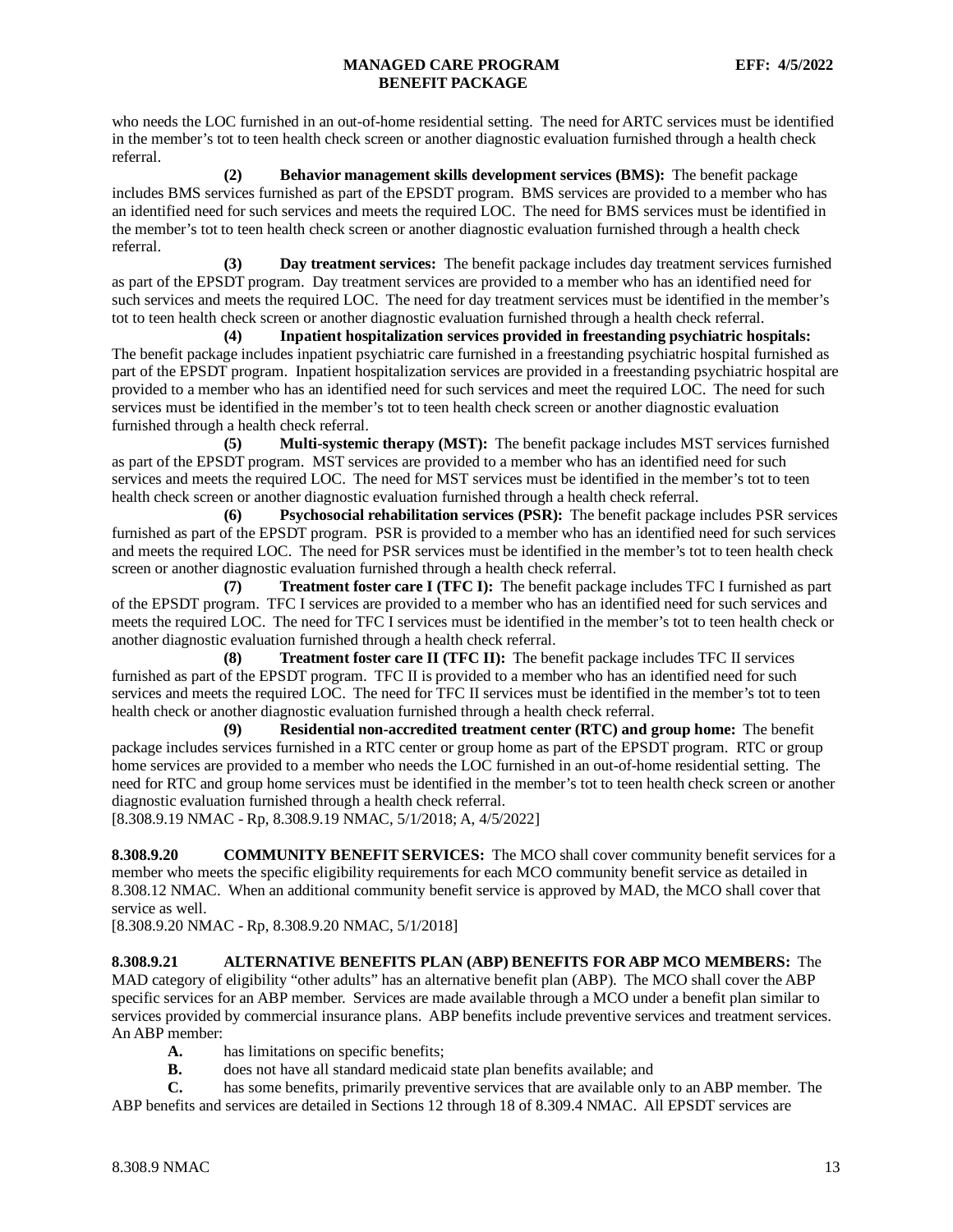available to an ABP member under 21 years. Services for an ABP member under the age of 21 years not subject to the duration, frequency, and annual or lifetime benefit limitations that are applied to an ABP eligible recipient 21 years of age and older. The MCO shall comply with all HSD contractual provisions and with all NMAC rules that pertain to the MCO's responsibilities to its members as listed below:

- **(1)** provider networks found in 8.308.2 NMAC;
- **(2)** managed care eligibility found in 8.308.6 NMAC;
- **(3)** enrollment and disenrollment from managed care found in 8.308.7 NMAC;
- **(4)** managed care member education rights and responsibilities found in 8.308.8 NMAC;
- **(5)** care coordination found in 8.308.10 NMAC;
- **(6)** transition of care found in 8.308.11 NMAC;
- **(7)** managed care cost sharing found in 8.308.14 NMAC;
- **(8)** managed care grievance and appeals found in 8.308.15 NMAC;
- managed care reimbursement found in 8.308.20 NMAC;
- **(10)** quality management found in 8.308.21 NMAC; and
- **(11)** managed care fraud, waste and abuse found in 8.308.22 NMAC.

[8.308.9.21 NMAC - Rp, 8.308.9.21 NMAC, 5/1/2018]

#### <span id="page-14-0"></span>**8.308.9.22 MAD ALTERNATIVE BENEFITS PLAN GENERAL BENEFITS FOR ABP EXEMPT**

**MEMBERS (ABP exempt):** An ABP member who self-declares they have a qualifying condition is evaluated by their MCO for determination if they meet an ABP qualifying condition. An ABP exempt member may select to no longer utilize their ABP benefits package. Instead, the ABP exempt member will utilize their MCO's medicaid benefits package. See 8.308.9.11-20 NMAC for detailed description of the MCO medicaid benefit services. All services, services limitations and co-payments that apply to full benefit medicaid recipients apply to APB-exempt recipients. An ABP-exempt recipient does not have access to the benefits that only apply to ABP recipients. The ABP co-payments do not apply to an ABP-exempt recipient. The limitations on services that apply only to ABPrecipients do not apply to ABP-exempt recipients. The MCO shall comply with all HSD contractual provisions and with all NMAC rules that pertain to the MCO's responsibilities to its members as listed below:

- **A.** provider networks found in 8.308.2 NMAC;
- **B.** managed care eligibility found in 8.308.6 NMAC;<br>**C.** enrollment and disenrollment from managed care f
- **C.** enrollment and disenrollment from managed care found in 8.308.7 NMAC;<br>**D.** managed care member education rights and responsibilities found in 8.308
- managed care member education rights and responsibilities found in 8.308.8 NMAC;
- **E.** care coordination found in 8.308.10 NMAC;
- **F.** transition of care found in 8.308.11 NMAC;<br>**G.** community benefits found in 8.308.12 NMA
- community benefits found in 8.308.12 NMAC;
- **H.** managed care member rewards found in 8.308.13 NMAC
- **I.** managed care cost sharing found in 8.308.14 NMAC;
- **J.** managed care grievance and appeals found in 8.308.15 NMAC;
- **K.** managed care reimbursement found in 8.308.20 NMAC;
- **L.** quality management found in 8.308.21 NMAC; and
- **M.** managed care fraud, waste and abuse found in 8.308.22 NMAC.

[8.308.9.22 NMAC - Rp, 8.308.9.22 NMAC, 5/1/2018; A, 4/5/2022]

### <span id="page-14-1"></span>**8.308.9.23 CENTENNIAL HOME VISITING (CHV) PILOT PROGRAM SERVICES:** Beginning

January 1, 2019, the benefit is available to approximately 300 eligible pregnant medicaid managed care enrolled members and their children who reside in Bernalillo County (other HSD-designated counties may be included at a later time and with a distinct enrollment limit) in accordance with the program standard. The MCO shall contract with agencies operating in the HSD-designated counties that provide services that are in alignment with one of the two following evidence-based early childhood home visiting delivery models:

**A. Nurse Family Partnership (NFP):** The services to be delivered under the NFP national program standards are for first-time parents only. In Bernalillo County, the program is anticipated to serve up to 132 families by the end of the first year of implementation using one NFP team and to approximately 240 eligible members (annual average at full implementation) thereafter using two NFP teams. The number of families served will be determined based on the number of active NFP teams in any program year. HSD may expand this program to other counties at HSD's discretion dependent upon provider capacity. The NFP services will be suspended once the child reaches two years of age.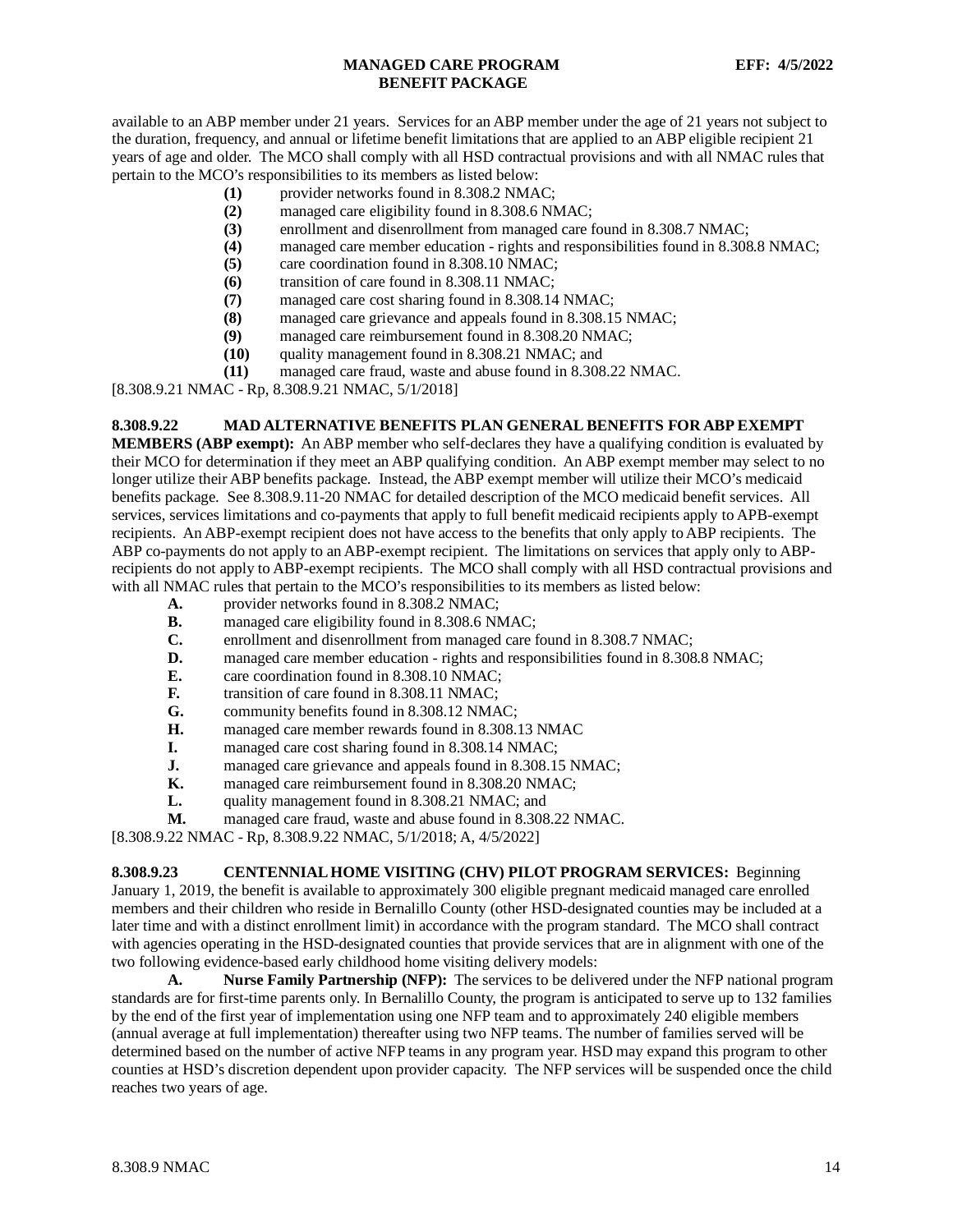**B. Parents as Teachers (PAT):** The PAT evidence-based program services will adhere to the national model and curriculum and serve approximately 60 families (annual average at full implementation) in Bernalillo County. Services will begin during pregnancy and may continue until the child reaches five years of age or kindergarten entry. HSD may expand this program to other counties at HSD's discretion dependent upon provider capacity. The number of families served in other counties will be determined based on the number of active PAT teams in the program year. The MCO may propose other evidence-based early childhood home visiting delivery models with similar services in lieu of the PAT model if available in the HSD-designated service areas.

**C. Description of Services:** The services available under the CHV pilot program are described below:

**(1) Prenatal home visits:** the benefit package includes the following services for eligible pregnant individuals during their pregnancy:

**(a)** monitoring for high blood pressure or other complications of pregnancy (only covered under the NFP model);

- **(b)** diet and nutritional education;
- **(c)** stress management;
- **(d)** sexually transmitted disease (STD) prevention education;
- **(e)** tobacco use screening and cessation education;
- **(f)** alcohol and other substance misuse screening and counseling;
- **(g)** depression screening; and
- **(h)** domestic and intimate partner violence screening and education.

**(2) Postpartum home visits:** the benefit package includes the following services that may be delivered as part of a postpartum home visit, when provided during the 12-month postpartum period to an eligible member:

- **(a)** diet and nutritional education;
- **(b)** stress management;
- **(c)** sexually transmitted disease (STD) prevention education;
- **(d)** tobacco use screening and cessation education;
- **(e)** alcohol use and other substance misuse screening and counseling;
- **(f)** depression screening;
- **(g)** domestic and intimate partner violence screening and education;

**(h)** breastfeeding support and education. Members may be referred to a lactation specialist, but lactation consultant services are not covered as a home visiting service;

**(i)** guidance and education regarding wellness visits to obtain recommended

preventive services;

**(j)** medical assessment of the postpartum mother and infant (only covered under the

NFP model);

**(k)** maternal-infant safety assessment and education, such as safe sleep education for sudden infant death syndrome (SIDS) prevention;

**(l)** counseling regarding postpartum recovery, family planning, and needs of a

newborn;

**(m)** assistance to the family in establishing a primary source of care and a primary

care provider, including help ensuring that the mother/infant has a postpartum/newborn visit scheduled; and **(n)** parenting skills and confidence building.

**(3) Infant and children home visits:** the benefit package includes the following services that may be delivered to newborn infants born to CHV Pilot Project members until the child reaches two years of age for NFP and five years of age or kindergarten entry for PAT, as part of an infant home visit:

**(a)** breastfeeding support and education. Members may be referred to a lactation specialist, but lactation consultant services are not covered as a home visiting service;

**(b)** child developmental screening at major developmental milestones from birth to age two for NFP according to the model standard practice, and age five or kindergarten entry for PAT; and **(c)** parenting skills and confidence building.

[8.308.9.23 NMAC - N, 1/1/2019; A, 4/5/2022]

<span id="page-15-0"></span>**8.308.9.24 SERVICES EXCLUDED FROM THE MCO BENEFIT PACKAGE:** MAD does not cover some services. For the following services that are covered in another MAP category of eligibility, reimbursement shall be made by MAD or its contractor. However, the MCO is expected to coordinate these services, when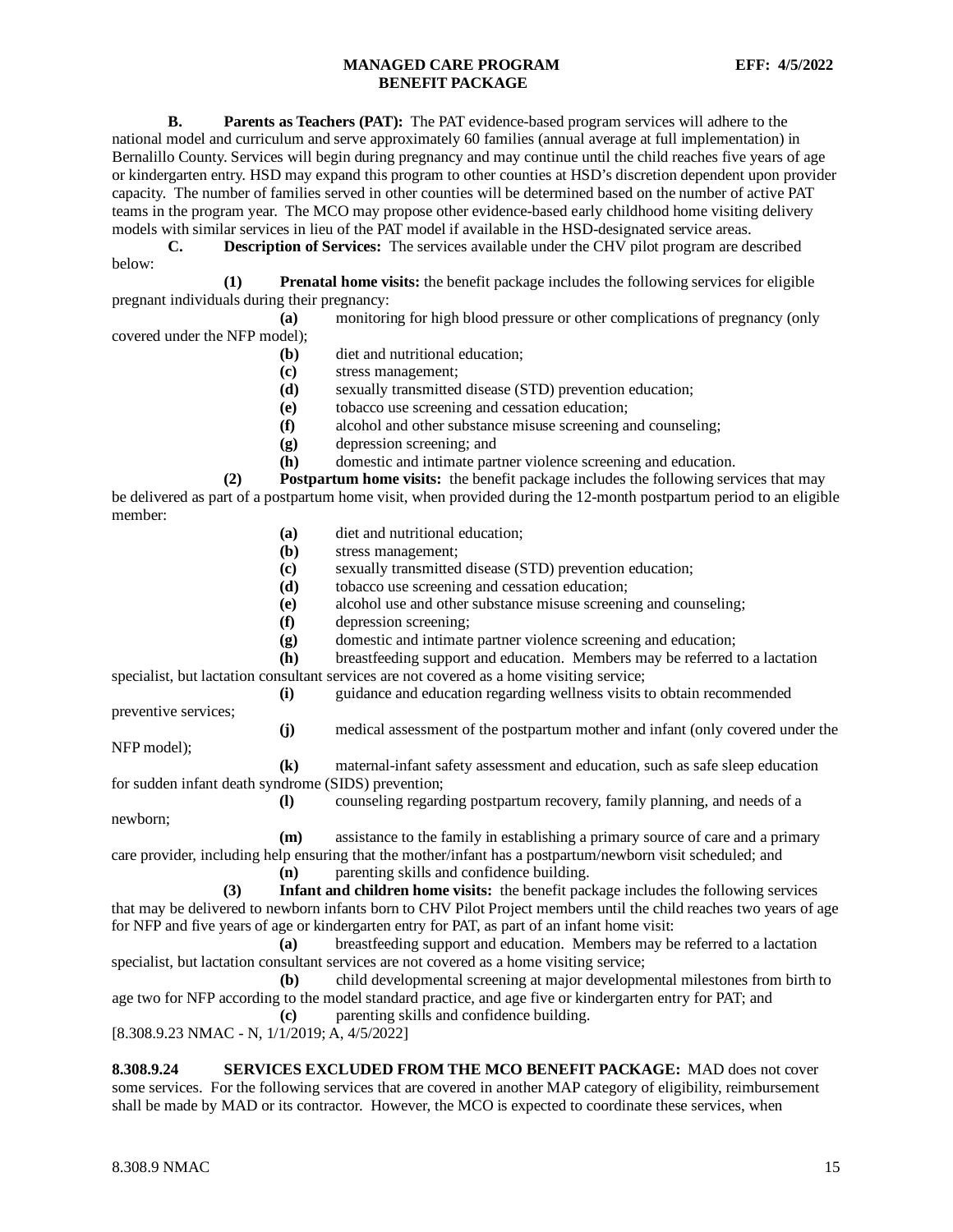applicable, and ensure continuity of care by overseeing PCP consultations, medical record updates and general coordination.

**A. Medicaid in the schools:** Services are covered under 8.320.6 NMAC. Reimbursement for services is made by MAD or its contractor.

**B. Special rehabilitation services-family infant toddler (FIT):** Early intervention services provided for a member birth to three years of age who has or is at risk for a developmental delay. Reimbursement for services is made by MAD or its contractor.

[8.308.9.23 NMAC - Rp, 8.308.9.23 NMAC, 5/1/2018; A and Rn, 1/1/2019]

# <span id="page-16-0"></span>**8.308.9.25 EMERGENCY AND POST STABILIZATION SERVICES:**

**A.** In this section, emergency medical condition means a medical condition manifesting itself by acute symptoms of sufficient severity (including severe pain) that a prudent layperson, who possesses an average knowledge of health and medicine, could reasonably expect the absence of immediate medical attention to result in the following:

**(1)** Placing the health of the individual (or, for a pregnant individual, the health of the individual or their unborn child) in serious jeopardy.

**(2)** Serious impairment to bodily functions.

**(3)** Serious dysfunction of any bodily organ or part.

**B.** In this section, emergency services means covered inpatient and outpatient services as follows.

**(1)** Furnished by a provider that is qualified to furnish these services under the federal rules. See 42 CFR 438.114.

**(2)** Needed to evaluate or stabilize an emergency medical condition.

**C.** Post-stabilization care services means covered services, related to an emergency medical condition that are provided after a member is stabilized to maintain the stabilized condition, or, under the circumstances described 42 CFR 438.114 (e), to improve or resolve the member's condition.

**D.** The MCO is responsible for coverage and payment of emergency services and post-stabilization care services. The MCO must cover and pay for emergency services regardless of whether the provider that furnishes the services has a contract with the MCO. The MCO may not deny payment for treatment obtained under either of the following circumstances.

**(1)** A member had an emergency medical condition, including cases in which the absence of immediate medical attention would not have had the outcomes specified in the definition of emergency medical condition in Subsection A of 8.308.9.24 NMAC.

**(2)** A representative of the MCO instructs the member to seek emergency services.

**E.** The MCO may not:

**(1)** limit what constitutes an emergency medical condition with reference to Subsection A of 8.308.9.24 NMAC on the basis of lists of diagnoses or symptoms; or

**(2)** refuse to cover emergency services based on the emergency room provider or hospital not notifying the member's PCP or the MCO.

**F.** A member who has an emergency medical condition may not be held liable for payment of subsequent screening and treatment needed to diagnose the specific condition or stabilize the member.

**G.** The attending emergency physician, or the provider actually treating the member, is responsible for determining when the member is sufficiently stabilized for transfer or discharge, and that determination is binding on the MCO that is responsible for coverage and payment.

[8.308.9.24 NMAC - Rp, 8.308.9.24 NMAC, 5/1/2018; 8.308.9.25 NMAC - Rn, 8.308.9.24 NMAC, 1/1/2019; A, 4/5/2022]

### <span id="page-16-1"></span>**8.308.9.26 ADDITIONAL COVERAGE REQUIREMENTS:**

**A.** The MCO may not arbitrarily deny or reduce the amount, duration, or scope of a required service solely because of diagnosis, type of illness, or condition of the member.

**B.** The services supporting members with ongoing or chronic conditions or who require long-term services and supports must be authorized in a manner that reflects the member's ongoing need for such services and supports.

**C.** Family planning services are provided in a manner that protects and enables the member's freedom to choose the method of family planning to be used consistent with 42 CFR 441.20, family planning services.

**D.** The MCO must specify what constitutes "medically necessary services" in a manner that: